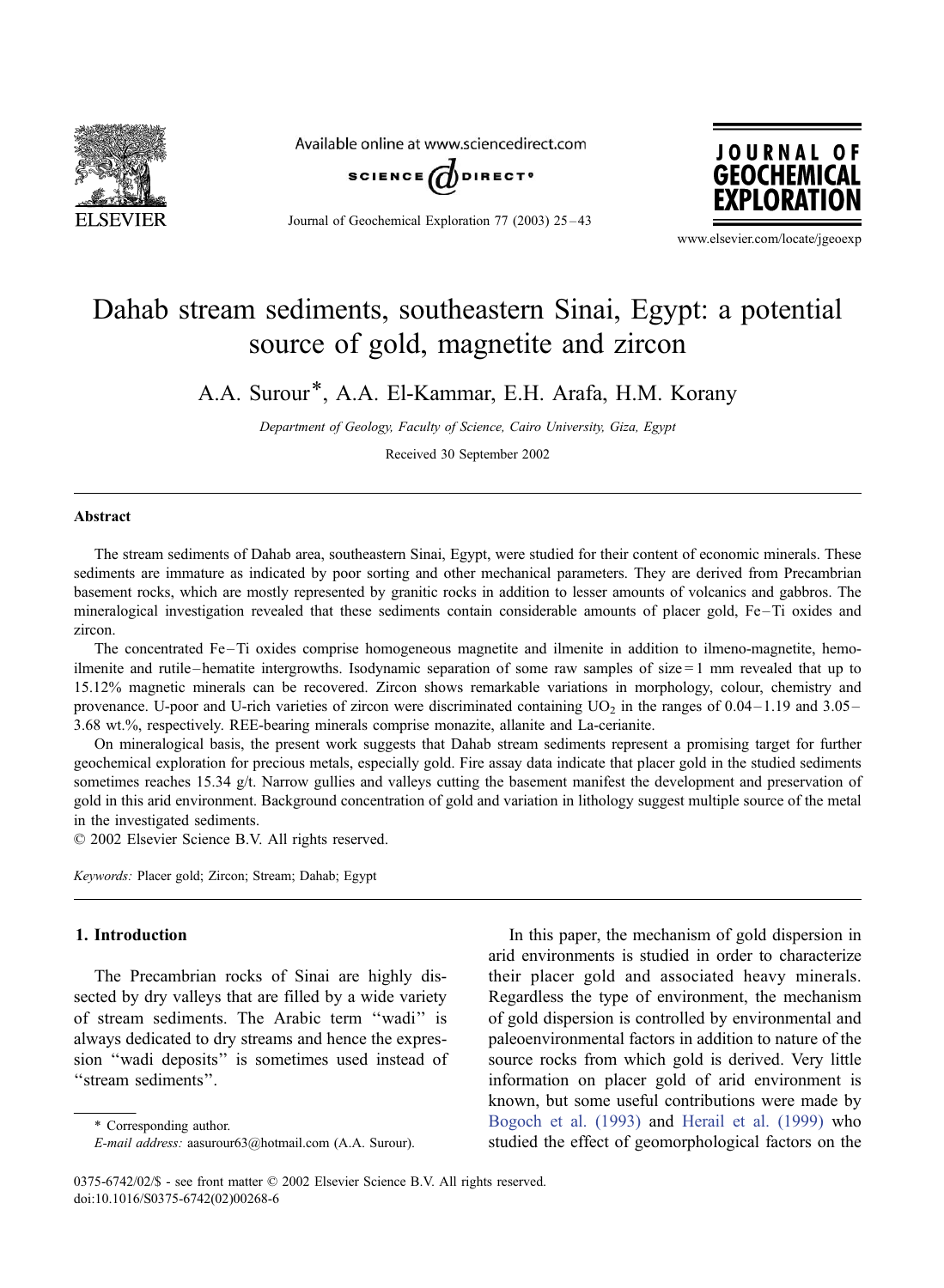concentration of gold in the placers of southern Israel and the Atacama Desert in Chile, respectively. The present paper sheds more light on the effect of source rocks on the dispersion of gold in the arid environments in terms of grain size, background values and source multiplication. Understanding of the behaviour of gold dispersion in arid regions has its emphasis on the style of geochemical exploration because such regions are characterized by low-geochemical activity and dominancy of mechanical weathering. Also, the paper investigates and evaluates the potentiality of Dahab stream sediments, southeastern Sinai (Fig. 1), in terms of by-product materials such as rare-earth elements and radioactive minerals. One of the main aims of the article is the correlation between composition of the stream sediments and their Precambrian source rocks in the hinterland.

Careful survey of relevant literature indicates that nothing has been published on the economics of stream deposits in Sinai except for white glass sands [\(Khalid and Oweiss, 1995a\).](#page-18-0) Exploration programs of the Geological Survey of Egypt revealed that gold in Sinai is confined to quartz veins and carbonated

ultramafics that were considered as "listwanite" [\(Khalid and Oweiss, 1995b\).](#page-18-0) On the other hand, gold in quartz veins and placers has been known in the Eastern Desert of Egypt since time of the Pharaohs.

# 2. Geological set up: Precambrian rocks and stratigraphy

Geomorphologically, the area to the west and south of Dahab town is characterized by its rugged topography that has been formed due to continuous erosion and development of the drainage pattern. A composite aerial photograph of Dahab, which is located on the Gulf of Aqaba (Fig. 1), is given in order to show the vast aerial distribution of the Precambrian rocks in comparison with the costal alluvial fans of probable Neogene age. The Precambrian rocks of Dahab are traversed by numerous wadis that have been surveyed for their stream sediments [\(Fig. 2a\).](#page-2-0) Generally, the Precambrian rocks of Dahab area are mostly represented by felsic and mafic plutonites [\(El-Metwally et al., 1999\).](#page-17-0) [Beyth et al.](#page-17-0)



Fig. 1. (a) Location map of Dahab area. (b) Aerial photograph showing the Precambrian rocks, main streams and alluvial fans of Dahab area.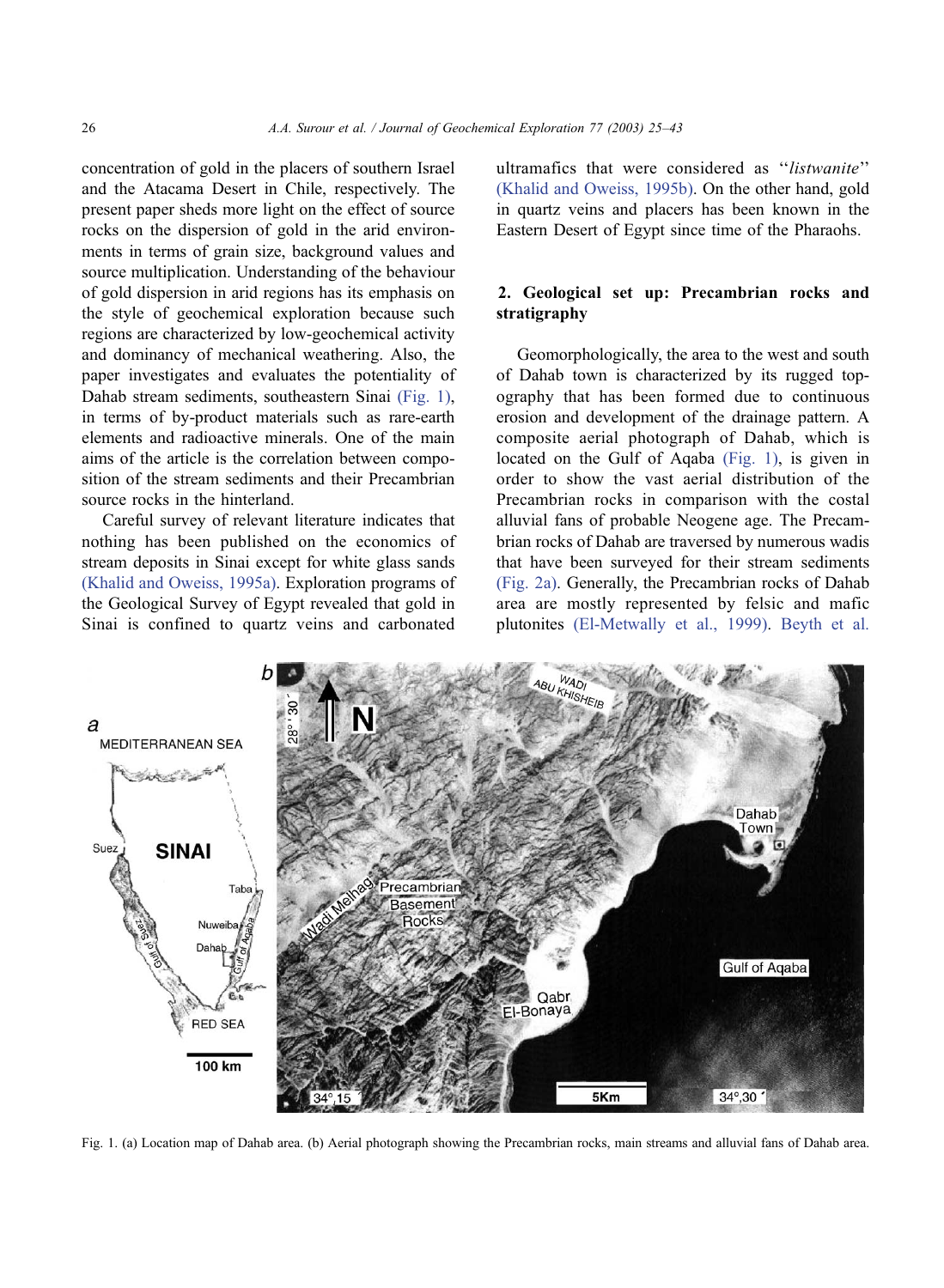<span id="page-2-0"></span>

Fig. 2. (a) Sample locations and tributaries in the area west and south Dahab town. (b) Simplified geological map of Dahab area (compiled from [El-Sheshtawy et al., 1988\)](#page-17-0).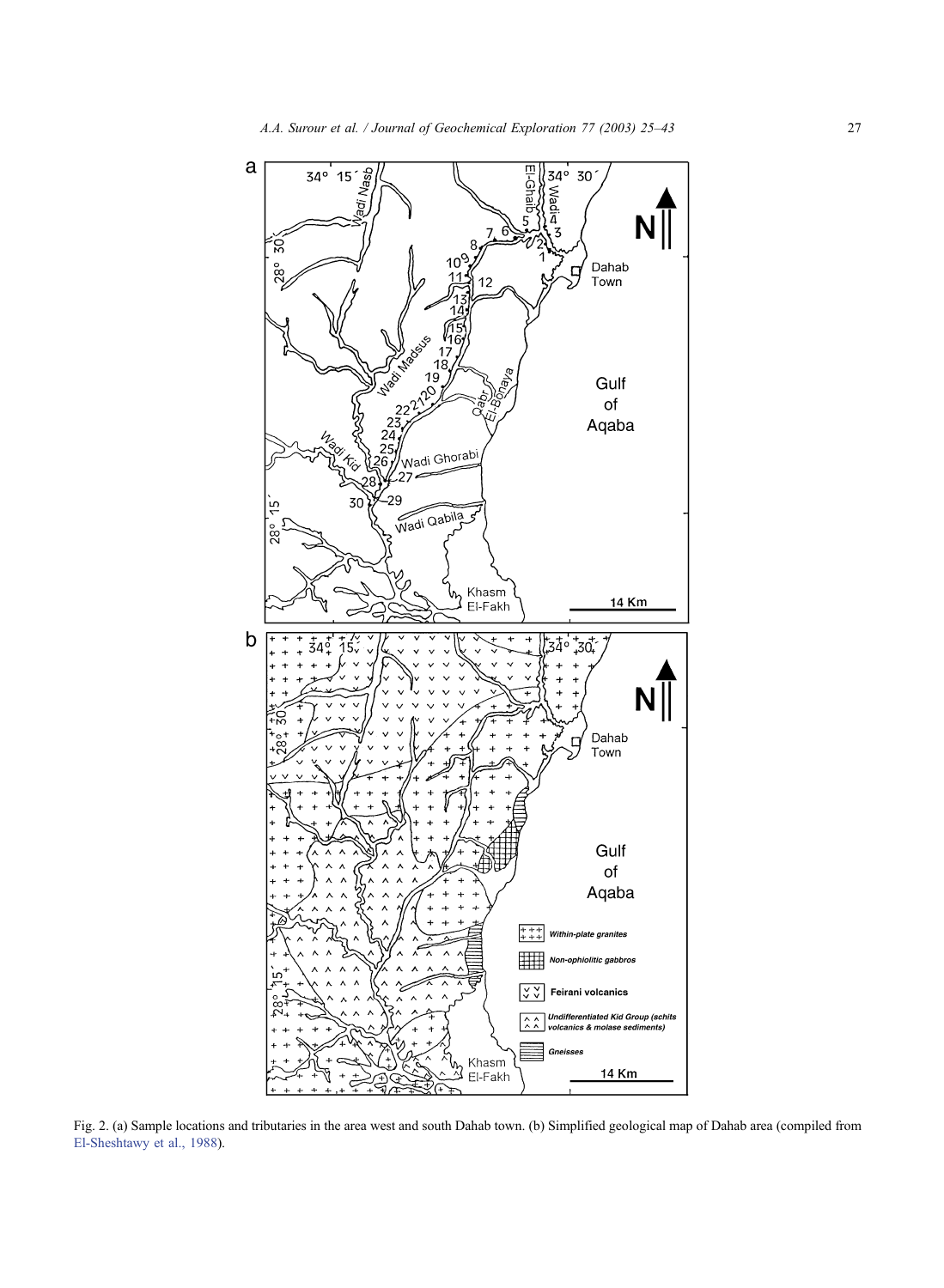(1978) described two small outcrops of harzburgite and asbestos-bearing serpentinites to the south of Dahab town at Qabr El-Bonaya. [Abdel Khalek et al.](#page-17-0) (1995) agreed with [Shimron \(1981\)](#page-18-0) that these ultramafics represent part of a genuine ophiolite suite formed by back-arc spreading mechanism of an Andean-type crust. Some other workers, e.g. [El-Gaby](#page-17-0) et al. (1987) and [Takla and Hussein \(1995\),](#page-18-0) rejected the occurrence of any ophiolitic rocks in Sinai. These authors argued that the ultramafics of Dahab area are affiliated to the non-orogenic mafic– ultramafic association of Egypt.

To the west of Dahab town (at Gebel Feirani) and to the southwest (at Wadi Kid), thick metamorphosed and unmetamorphosed volcano-sedimentary successions are recorded [\(El-Metwally et al., 1999\).](#page-17-0) Voluminous masses of granitic rocks occupy most of Dahab area [\(Fig. 2b\).](#page-2-0) They are represented by both calc-alkaline and alkaline varieties formed at volcanic-arc and within-plate settings, respectively. Abundant post-granitic dykes and pegmatites dissect the Precambrian complex of Dahab –Nuweiba district [\(El-Sheshtawy et al., 1988; El-Metwally et al., 1999\).](#page-17-0) The Oligo-Miocene rift of the Red Sea led to the injection of basaltic dyke swarms.

The sedimentary successions in the area of study are mainly represented by clastic sediments comprising sandstones and wadi deposits. The sandstones are either Cambrian or Cenomanian and they are adjacent to the Precambrian crystalline rocks along structural contacts, namely nonconformities and graben faults. On the other hand, wadi deposits are much younger in age and they range from Quaternary to Recent. They are stratigraphically discriminated into lacustrine and fluviatile deposits (wadi terraces), alluvial fans and loose sand. From the sedimentological point of view, the wadi terraces are unbraided stream sediments that result from the deposition of immature sediments carried by violent stream current during flood seasons. Usually, they range in thickness from 1.5 to 9 m and sometimes they show evidences of change in the current direction and power as indicated by the development of cross-bedding. Sediments of channel fillings at the middle of the stream course as well as the alluvial fans show some other primary sedimentary structures like graded-bedding. In general, the sediments of channel fillings at Dahab area are much more mineralogically immature than both the terraces and fans. All types of the investigated wadi deposits contain numerous pebbles, cobbles and boulders of granitic and volcanic rocks. For the present study, samples were only taken from the main wadi fillings (alluvial –colluvial sediments) at the junction between wadi tributaries and the course of the main stream.

# 3. Methodology

## 3.1. Sampling

Sampling was carried out in pits and channels on 30 outcrops representing the surveyed stations [\(Fig.](#page-2-0) 2a). Samples were essentially taken from the deposits at the depth of 30 to 50 cm from the wadi floor. Each sample was split into two parts, about 2.5 kg each. The first part was processed by gravimetric methods in order to concentrate heavy minerals including gold, whereas the second part was kept as a reserve for further separation and chemical analysis. Before splitting of the samples, large pebbles (>5 cm, average dimension) and cobbles were removed by hand in the field. Meanwhile, small pebbles (>2 cm) were rejected by manual sieving.

# 3.2. Analytical methods

The analytical work needed for the present study was achieved at the Central laboratories of the Geological Survey of Egypt in Cairo with the exception of XRD analysis that has been carried out using a Scintag machine housed at the Department of Geology, Cairo University. Major oxides were measured by wet chemistry. Both sodium and potassium oxides were determined by flame photometry whereas the rest of oxides were determined volumetrically. Analysis of trace elements was done by ICP-MS technique on a Philips spectrometer Model PW 8210 that works at 50 MHz. A series of standard samples (sandstones and granites) were used for the quantitative determination of trace elements. Each sample of the studied stream sediments as well as the standards were digested with  $HC/HClO<sub>4</sub> (1:1)$  in Teflon bombs until incipient dryness. After digestion, the final residue was then dissolved in 2N HCl and diluted gravimetrically with distilled water to 100 ml. Gold content was determined by the fire assay technique on basis of 50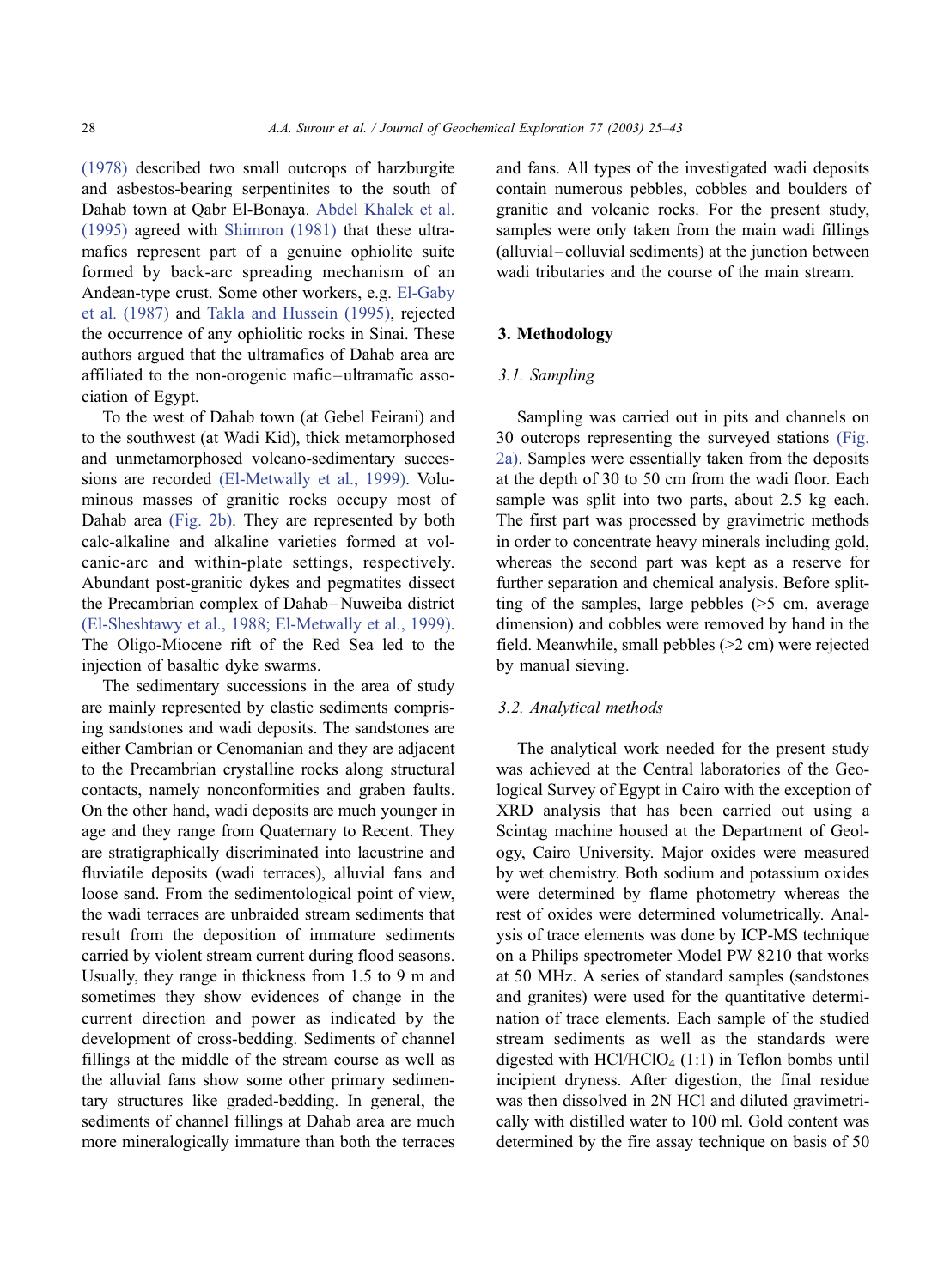g silt-sized material. SEM-EDX microanalyses and microphotographs of some specific minerals were conducted on a Philips XL30 scanning electron microscope with energy dispersive X-ray attachment working at 30 kV acceleration voltage.

## 4. Mechanical analysis and mineral separation

#### 4.1. Grain size analysis

Grain size analysis was performed at the Laboratory of Sedimentology at the Department of Geology, Cairo University. The analysis was carried out on three samples collected from each station [\(Fig. 2\)](#page-2-0) making a total of 90 samples. Prior to heavy liquid and subsequent isodynamic separation, each sample was then discriminated into fractions using an automatic shaker using a phi set of standard sieves followed by sluicing and panning. Statistical grain size parameters were calculated according to the formulae given by [Folk and Ward \(1957\).](#page-17-0) These parameters include mean grain size (MZ), inclusive standard deviation of sorting  $(\sigma_i)$ , inclusive graphic

skewness (Sk<sub>i</sub>) and inclusive graphic kurtosis ( $K_G$ ) as shown in Table 1. Grain size is distinctly variable, being represented by fine pebbles, granules and different categories of sands ranging from fine to very coarse sand. Coarse sand is the most frequent (43.3%) whereas the least frequent size is represented by equal values of fine pebbles and granules (3.3%). With respect to sorting, the inclusive graphic standard deviation values of Dahab stream sediments are indicative of poorly to very poorly sorted material (83.3 and 16.67, respectively). Scatter diagrams that correlates the mean grain size with the inclusive standard deviation can give good information about the environment in which the sediments are developed [\(Moiala and Weiser, 1968\).](#page-18-0) Data of the Dahab stream sediments given in [Fig. 3](#page-5-0) show slight increase of sorting with the decrease of main grain size. Coarse and very coarse sand samples are clustered in the area of poor sorting on the scatter diagram. Very poorly and poorly sorted fractions are common, indicating that Dahab stream sediments are immature from the textural and mineralogical points of view although some samples show very slight tendency to be submature. This shows that transportation of debris was

Table 1

Range and average frequency distribution of some mechanical parameters of Dahab stream sediments

| a) Graphic mean size                    |                    |               |                    |               |             |                  |                  |               |             |               |           |               |
|-----------------------------------------|--------------------|---------------|--------------------|---------------|-------------|------------------|------------------|---------------|-------------|---------------|-----------|---------------|
| Total number of samples                 | Fine pebble        |               | Granule            |               |             | Very coarse sand |                  | Coarse sand   | Medium sand |               | Fine sand |               |
| 90                                      | Number             | $\frac{0}{0}$ | Number             | $\%$          | Number      | $\frac{0}{0}$    | Number           | $\frac{0}{0}$ | Number      | $\frac{0}{0}$ | Number    | $\frac{0}{0}$ |
|                                         | 3                  | 3.3           | 3                  | 3.3           | 39          | 43.33            | 36               | 40            | 6           | 6.67          | 6         | 6.67          |
| b) Inclusive graphic standard deviation |                    |               |                    |               |             |                  |                  |               |             |               |           |               |
| Total number of samples                 | Very poorly sorted |               |                    | Poorly sorted |             |                  |                  |               |             |               |           |               |
| 90                                      | Number             | $\%$          | Number             | $\frac{0}{0}$ |             |                  |                  |               |             |               |           |               |
|                                         | 15                 | 16.67         | 75                 | 83.3          |             |                  |                  |               |             |               |           |               |
| c) Inclusive graphic skewness           |                    |               |                    |               |             |                  |                  |               |             |               |           |               |
| Total number of samples                 | Coarse             |               | Nearly symmetrical |               | Fine        |                  | Strongly fine    |               |             |               |           |               |
| 90                                      | Number             | $\frac{0}{0}$ | Number             | $\%$          | Number      | $\frac{0}{0}$    | Number           | $\frac{0}{0}$ |             |               |           |               |
|                                         | 12                 | 13.33         | 30                 | 33.33         | 30          | 33.3             | 18               | 20            |             |               |           |               |
| d) Inclusive graphic kurtosis           |                    |               |                    |               |             |                  |                  |               |             |               |           |               |
| Total number of samples                 | Platykurtic        |               | Mesokurtic         |               | Leptokurtic |                  | Very leptokurtic |               |             |               |           |               |
| 90                                      | Number             | $\frac{0}{0}$ | Number             | $\frac{0}{0}$ | Number      | $\frac{0}{0}$    | Number           | $\frac{0}{0}$ |             |               |           |               |
|                                         | 18                 | 20            | 45                 | 50            | 24          | 26.67            | 3                | 3.33          |             |               |           |               |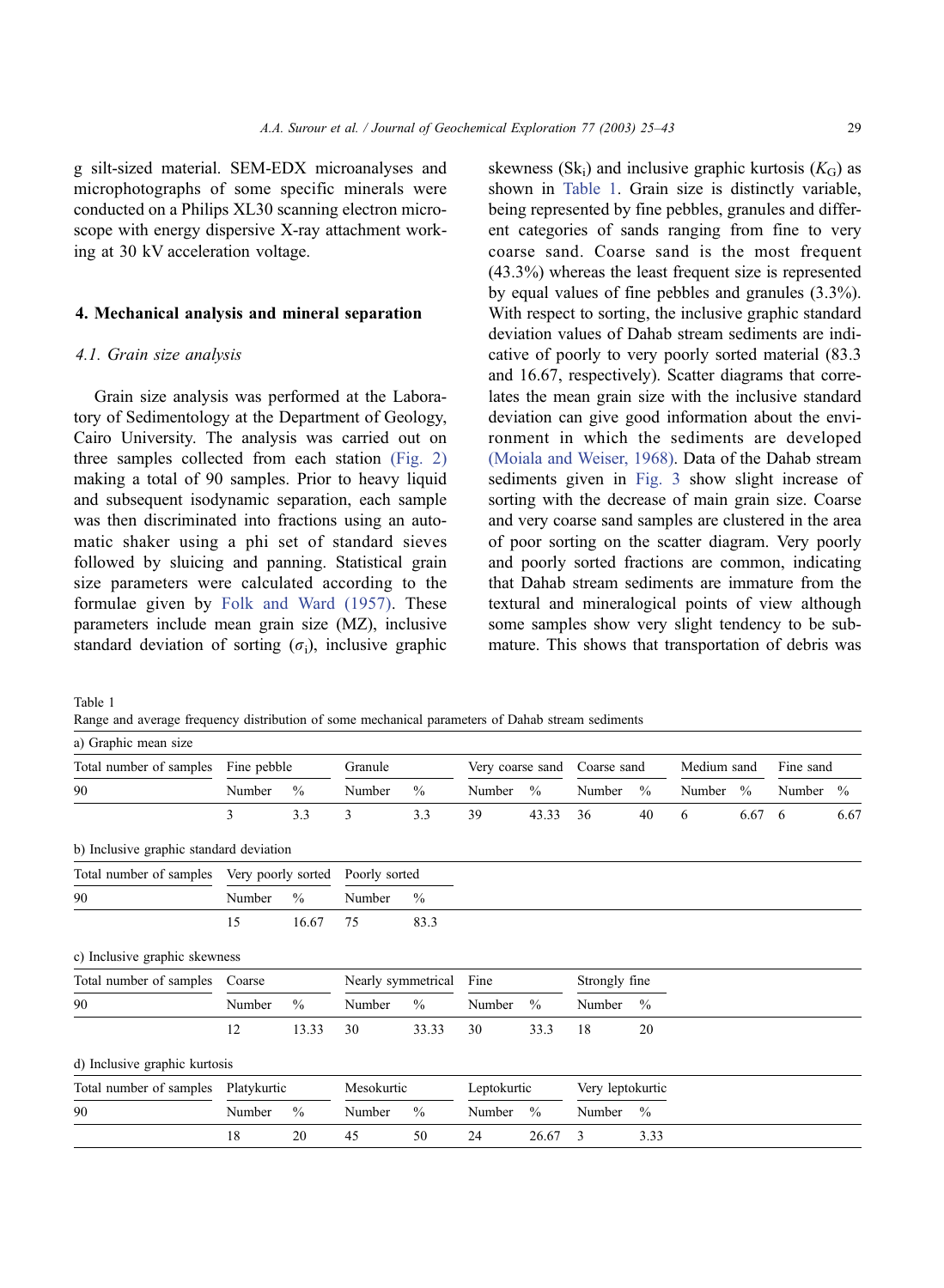<span id="page-5-0"></span>

Fig. 3. Poor sorting of the studied sediments as indicated by the plot of MZ vs.  $\sigma_i$ .

negligible and the deposition took place in situ or close to the source. Such a conclusion is also supported by the grain morphology and the presence of unstable minerals and rock fragments. Morphologically, most of the investigated grains (>80%) are angular in shape and show little embayment.

# 4.2. Heavy liquid and isodynamic separation

Fractions of heavy minerals in the grain size ranges of  $62 - 125$  and  $126 - 250$  µm were mechanically separated from each investigated sample. After separation, by bromoform (specific gravity of 2.87), the index figure was calculated, which represents an expression of percentage of the heavy minerals in comparison to the light fraction components. For the purpose of detailed mineralogical investigation, the obtained heavy fractions were subjected to magnetic separation using a Frantz isodynamic separator.

Table 2 shows that the Dahab stream sediments are enriched in heavy minerals as indicated by their high index figure averaging 21.37% in the coarse size

| ш<br>ш |  |
|--------|--|
|--------|--|

|  |  |  | Range and average of heavy mineral frequencies <sup>a</sup> of Dahab stream sediments |  |  |
|--|--|--|---------------------------------------------------------------------------------------|--|--|
|  |  |  |                                                                                       |  |  |

| Minerals and   | Grain size range: $126-250 \mu m$ |         |         |          | Grain size range: $62-125 \mu m$ |         |  |  |
|----------------|-----------------------------------|---------|---------|----------|----------------------------------|---------|--|--|
| index figure   | Minimum                           | Maximum | Average | Minimum  | Maximum                          | Average |  |  |
| Index figure   | 1.8                               | 38.22   | 21.37   | 7.92     | 60.9                             | 25.94   |  |  |
| Opaques        | 9.2                               | 39.43   | 20.43   | 3.6      | 53.57                            | 25.2    |  |  |
| <b>Biotite</b> | 6.18                              | 69.55   | 22.23   | 4.93     | 66.99                            | 35.7    |  |  |
| Titanite       | 0.36                              | 23.32   | 8.83    | 1.86     | 28.03                            | 10.27   |  |  |
| Hornblende     | 0.9                               | 15.7    | 8.22    | 1.77     | 20.8                             | 8.67    |  |  |
| Epidote        | 0.9                               | 24      | 7.9     | 0.17     | 11.88                            | 2.89    |  |  |
| Apatite        | 0.5                               | 28.79   | 9.73    | $\theta$ | 6.49                             | 1.27    |  |  |
| Monazite       | $\Omega$                          | 9.36    | 1.63    | $\Omega$ | 5.84                             | 0.89    |  |  |
| Chlorite       | $\Omega$                          | 2.64    | 0.39    | $\Omega$ | 4.58                             | 0.78    |  |  |
| Zircon         | 0.2                               | 23.9    | 6.4     | 0        | 13.68                            | 0.74    |  |  |

<sup>a</sup> Abundances of tourmaline and pyroxene are always close to nil.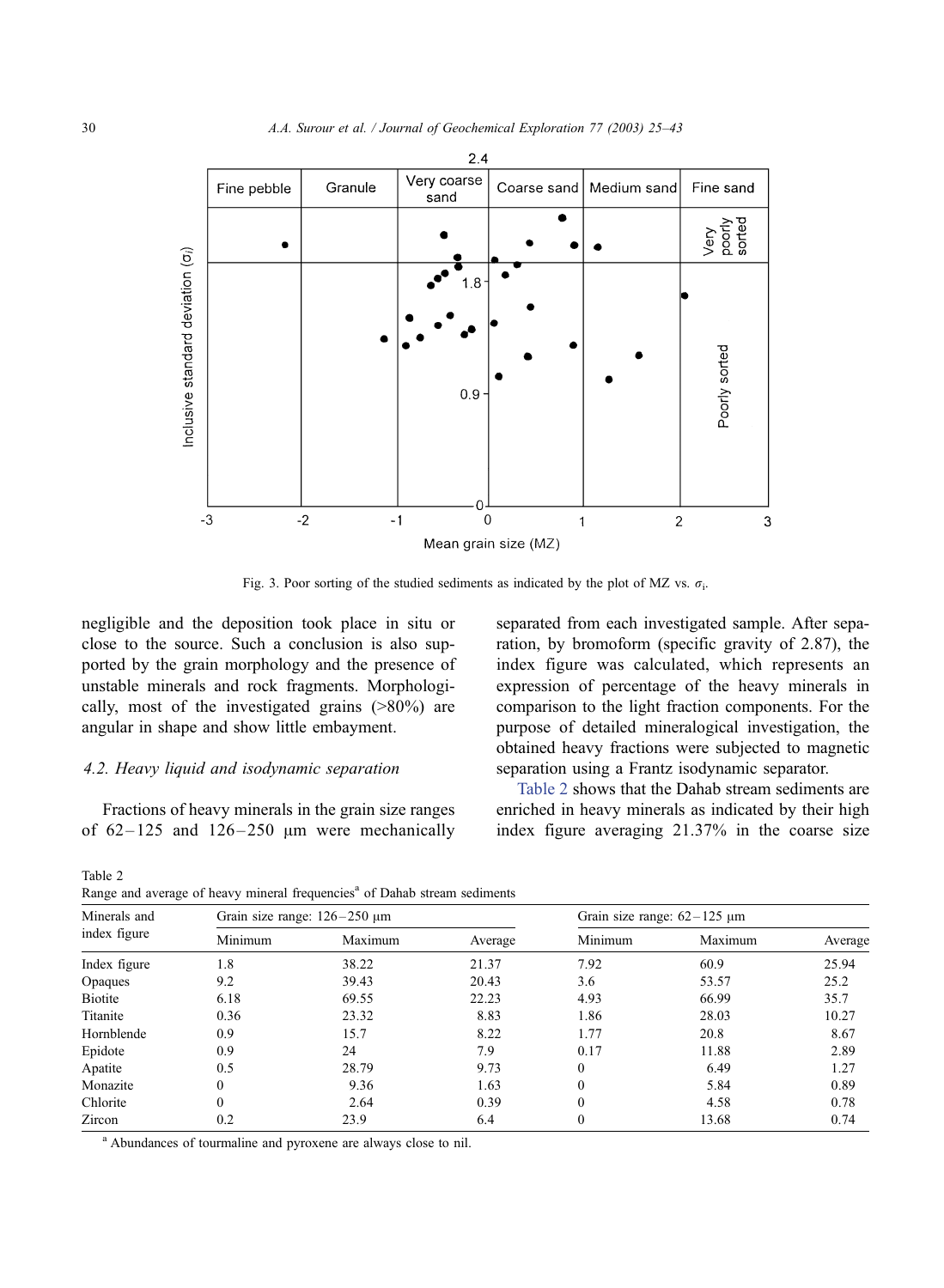| ivinicial composition of some right hactions and mud-clacks on basis of AKD analyses      |                                        |                                                                                        |                                                                                               |  |  |  |  |
|-------------------------------------------------------------------------------------------|----------------------------------------|----------------------------------------------------------------------------------------|-----------------------------------------------------------------------------------------------|--|--|--|--|
| Sample number and<br>size range                                                           | Major<br>constituents                  | Minor constituents                                                                     | Trace constituents                                                                            |  |  |  |  |
| 26 (size: $62 - 125 \text{ }\mu\text{m}$ )<br>30 (size: $126 - 250 \text{ }\mu\text{m}$ ) | $quartz + albite$<br>$quartz + albite$ | $orthoclase + musicovite + biotic + microcline$<br>$orthoclase + musicovite + biotite$ | $Clinochlore + magnesio-hornblende + rutile$<br>$Clinochlore + magnesio-hornblende + anatase$ |  |  |  |  |
| 30 (size: $62 - 125 \text{ }\mu\text{m}$ )                                                | $quartz + albite$                      | $orthoclase + museovite + biotite + microcline$                                        | $Clinochlore + magnesio-hornblende + magnetite$                                               |  |  |  |  |

Table 3a Mineral composition of some light fractions and mud-cracks on basis of XRD analyses

range (126 $-250 \text{ }\mu\text{m}$ ) whereas it averages 25.94% in the fine size range  $(62-125 \mu m)$ . Most of the investigated fractions were counted in both transmitted and reflected light after mounting in resin and polishing. The recorded nonopaque heavy minerals are arranged in decreasing order as follows: biotite-magnetite aggregates, monazite, apatite, titanite, zircon, zoisite, chlorite, amphiboles, pyroxenes, rutile and tourmaline.

## 4.3. Light fraction

Mineralogically, the light fractions of all samples contain abundant amounts of quartz, feldspars and micas (up to about 80%). This appears very reasonable because the hinterland is mostly granitic in composition. Table 3a shows that the major constituents of light minerals are quartz and albite. Lesser amounts of orthoclase, micas (muscovite and biotite) and microcline are also identified. It is evident that the trace constituents include both Mg-hornblende and clinochlore that suggests the incorporation of detritus derived from some mafic lithologies such as gabbros and basalts. Traces of some heavy minerals (rutile, anatase and magnetite) occur as overgrowths or inclusions commonly in quartz and less frequent in feldspars. Identification of amphibole and chlorite species was verified by X-ray diffraction (XRD).

It is possible to have a semiquantitative estimation of clay minerals percentages from their XRD data following the method of [Pierce and Siegel \(1969\).](#page-18-0) A residue of floating clay minerals resulted from separation and centrifugal steps as well as a representative

Table 3b

Semiquantitative estimation of clay minerals percentages (according to the method of [Pierce and Siegel, 1969\)](#page-18-0)

| Sample number | Montmorillonite | <b>Illite</b> | Kaolinite |
|---------------|-----------------|---------------|-----------|
|               | 40              | 30            | 30        |
|               | 55              | 15            |           |

sample of mud-crack covers from station numbers 11 and 4, respectively, was chosen. It is evident that montmorillonite is the major constituent of the separated clay minerals amounting to 55% and 40% in these two samples, respectively (Table 3b).

## 5. Mineralogy and geochemistry

The following section gives a detailed mineralogical investigation of some economic minerals in the stream sediments of Dahab area. The mineralogical study was achieved using a normal optical microscope as well as a scanning electron microscope with an energy dispersive X-ray attachment (SEM-EDX). This gives information about the chemical composition of the investigated minerals. Also, some fractions of mineral concentrates were analysed by the ICP-MS technique in order to display their geochemical characteristics and their implication on genesis. Minerals are arranged here according to their abundances rather than their economic values.

#### $5.1. Fe-Ti$  oxides and sulphides

Here, the Fe-Ti oxides and sulphides are lumped together because sulphides often occur as ''nucleuslike" inclusions in these oxides, magnetite in particular [\(Fig. 4a\).](#page-7-0) Sulphides are represented by fresh or goethitized pyrite and in rare cases chalcopyrite, pyrrhotite, galena and sphalerite. Some goethitized pyrite ''nuclei'' in magnetite also contain visible gold specks that are liberated upon the alteration of pyrite. All sulphide inclusions in the magnetite are auriferous and many of them also contain invisible gold in the structure. Rock fragments derived from silica stockworks contain abundant euhedral magnetite [\(Fig. 4b\)](#page-7-0) whereas star-shaped and fish-bone magnetite is derived from quenched volcanic rocks [\(Fig. 4c](#page-7-0) and d).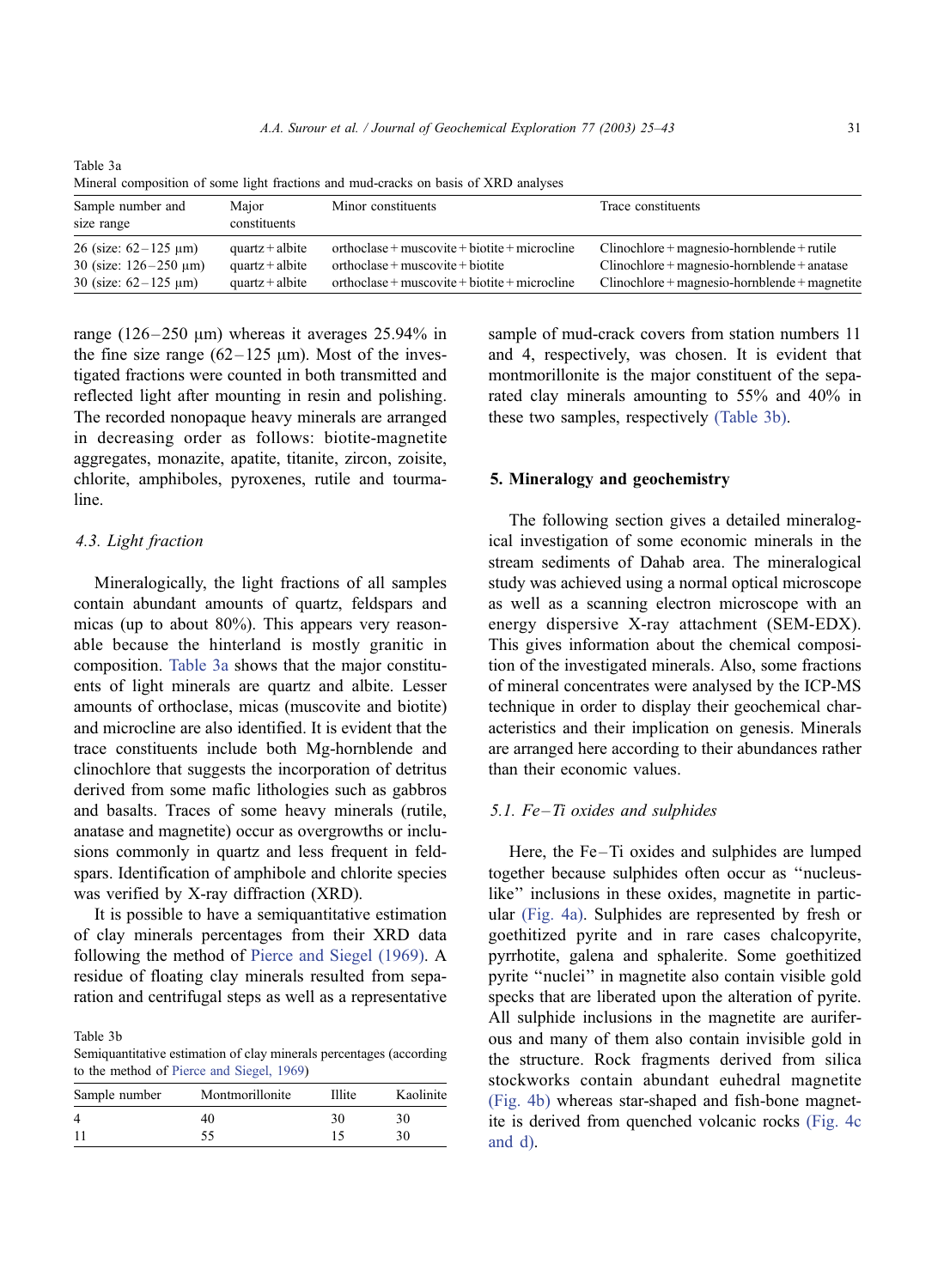<span id="page-7-0"></span>

Fig. 4. Microphotographs of magnetite from Dahab stream sediments: (a) Ilmeno-magnetite grain containing fresh pyrite inclusion. (b) Quartz fragment containing euhedral magnetite octahedra. (c) Star-shaped magnetite. (d) Skeletal fish-bone magnetite.

Frequency distribution of the opaque minerals (Fe –Ti oxides, sulphides and their alterations) is presented in [Table 4.](#page-8-0) It is clear that magnetite is the most predominant mineral among the concentrated opaque phases. Amount of homogeneous magnetite ranges from 48.57% to 78.11% with an average of 64.98% in the size range  $126 - 250 \,\mu m$ , while it ranges from 60.03% to 75.22% with an average of 66.78% in the size range  $62-125$  µm. Hence, the range of homogeneous magnetite is wider in the coarse fraction. Much less frequencies of ilmenite–magnetite intergrowths are observed in both size fractions with the averages of 9.86% and 9.56%, respectively. Counted sulphide grains also include some few fine independent grains of silt size that are not enclosed by Fe-Ti oxides.

# 5.1.1. Textures and source of Fe-Ti oxides

Ore microscopic investigation of the magnetite revealed that it occurs as homogeneous magnetite with perfect octahedral cleavage [\(Fig. 5a\).](#page-9-0) It appears that this magnetite is Ti-bearing as indicated by its pinkish tint. Extensive replacement of this magnetite by titanite indicates its titaniferous nature. In case of intergrown grains formed from solid solution, the

optical properties of magnetite in the ilmeno-magnetite suggest a Ti-free or -poor composition, which is also supported by the absence of any replacement by titanite. The latter often contains exsolved lamellae of ilmenite along (111) and (001) planes, for example banded ilmeno-magnetite [\(Fig. 5b\).](#page-9-0) The EDX microanalyses demonstrate that MnO content in exsolved ilmenite is markedly higher than in the homogeneous ilmenite amounting 10.92 and 1.78 wt.%, respectively [\(Table 5\).](#page-10-0) This suggests that  $Mn^{2+}$  is concentrated in the exsolved ilmenite upon cooling of ilmeno-magnetite solid solution in the magmatic conditions. In many cases, the homogeneous ilmenite exhibits typical patchy rutile-hematite alteration [\(Fig. 5c\).](#page-9-0) Also, ilmenite in the studied sediments host exsolved hematite blebs forming hemo-ilmenite grains. In addition to the banded intergrowth, ilmeno-magnetite grains display other types of exsolution textures, namely fine network, coarse-trellis, sandwich, composite, internal and external granules.

## 5.1.2. Geochemical behaviour

The chemical analysis of the concentrated Fe-Ti oxides by the ICP-MS technique [\(Table 6\)](#page-10-0) shows appreciable contents of Zn, Pb and As up to 29, 36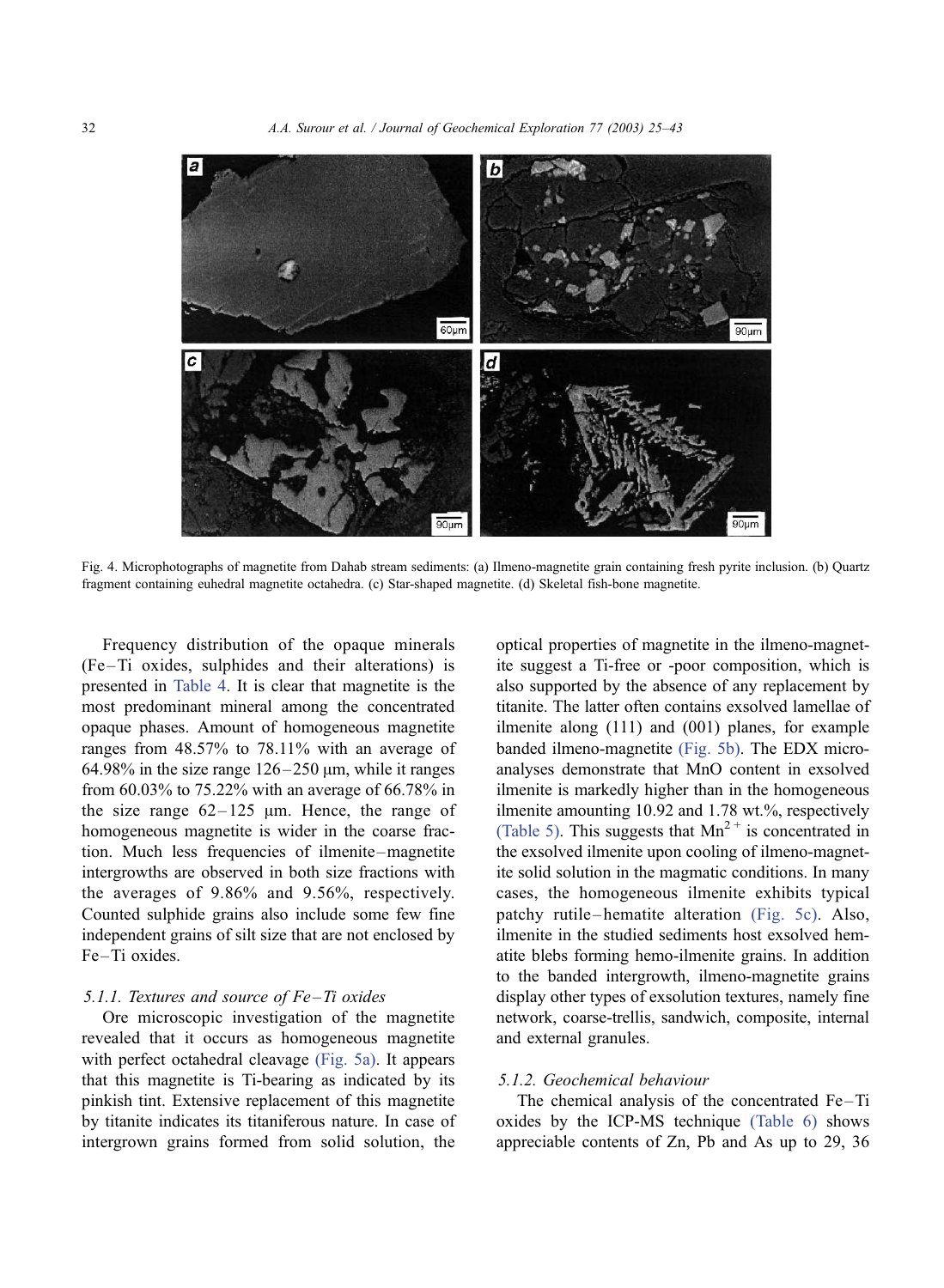<span id="page-8-0"></span>Table 4 Frequency distribution of opaque minerals separated as two independent fractions

| Mineral                   | Magnetite   |             | Ilmenite    |             | Goethite   | Sulphides |  |
|---------------------------|-------------|-------------|-------------|-------------|------------|-----------|--|
| Station number            | Homogeneous | Intergrowth | Homogeneous | Intergrowth | and rutile |           |  |
| Size range: 126-250 µm    |             |             |             |             |            |           |  |
| 1                         | 63.23       | 7.00        | 13.13       | 9.41        | 3.72       | 3.50      |  |
| 3                         | 53.71       | 12.62       | 13.63       | 8.10        | 6.61       | 1.00      |  |
| 5                         | 70.60       | 12.97       | 8.10        | 6.30        | 1.39       | 0.69      |  |
| $\overline{7}$            | 59.66       | 10.42       | 10.42       | 3.95        | 0.85       | 2.56      |  |
| 10                        | 63.52       | 10.82       | 13.18       | 4.39        | 3.70       | 4.40      |  |
| 12                        | 71.60       | 5.78        | 16.27       | 3.11        | 1.18       | 2.07      |  |
| 16                        | 70.40       | 5.40        | 9.48        | 8.31        | 2.90       | 3.50      |  |
| 20                        | 67.83       | 11.90       | 2.97        | 10.56       | 4.32       | 2.43      |  |
| 21                        | 78.11       | 10.62       | 3.70        | 1.29        | 1.45       | 4.83      |  |
| 26                        | 48.57       | 10.80       | 12.70       | 16.83       | 10.48      | 0.63      |  |
| 28                        | 63.08       | 8.19        | 15.57       | 7.98        | 2.99       | 2.20      |  |
| 29                        | 69.42       | 11.85       | 10.20       | 4.96        | 2.75       | 0.83      |  |
| Average                   | 64.98       | 9.86        | 11.74       | 6.10        | 3.53       | 2.39      |  |
| Size range: $62 - 125$ µm |             |             |             |             |            |           |  |
| 1                         | 68.49       | 10.98       | 12.73       | 4.62        | 1.87       | 1.30      |  |
| 3                         | 62.05       | 11.69       | 13.56       | 8.08        | 2.45       | 2.16      |  |
| 5                         | 75.22       | 9.86        | 8.90        | 3.37        | 1.32       | 1.32      |  |
| 7                         | 57.08       | 10.15       | 24.43       | 5.50        | 1.42       | 1.42      |  |
| 10                        | 62.02       | 9.52        | 20.82       | 4.48        | 0.59       | 2.20      |  |
| 12                        | 73.71       | 2.52        | 19.86       | 1.40        | 0.56       | 1.96      |  |
| 20                        | 71.71       | 10.63       | 4.34        | 5.00        | 4.02       | 4.34      |  |
| 21                        | 70.87       | 9.85        | 9.71        | 3.04        | 2.75       | 3.77      |  |
| 26                        | 66.62       | 11.17       | 13.65       | 3.48        | 3.85       | 1.24      |  |
| 28                        | 60.03       | 9.21        | 21.94       | 3.65        | 2.14       | 2.02      |  |
| Average                   | 66.78       | 9.56        | 14.99       | 4.26        | 2.10       | 2.17      |  |

and 27 ppm, respectively. Abundances of these trace elements are attributed to the presence of sulphide inclusions in the magnetite, which is consistent with the ore microscopic investigation. Based on the data of [Table 6,](#page-10-0) bulk composition of the Fe –Ti oxide concentrates indicates an inverse relationship between  $TiO<sub>2</sub>$  and FeO [\(Fig. 6a\).](#page-11-0) Nb content is appreciable  $(13-23$  ppm), which is in turn positively correlated with Zn and As [\(Fig. 6b and c\).](#page-11-0) On the other hand, Ta content is lower  $(2-3$  ppm) and exhibits no correlation with Nb [\(Fig. 6d\).](#page-11-0)

# 5.2. Zircon and other radioactive minerals

The stream sediments of Dahab area contain considerable amounts of zircon. Some separated fractions of heavy minerals contain zircon up to 23.90% and 13.68% in the size ranges of  $126 - 250$  and  $62 - 125$  $\mu$ m, respectively [\(Table 2\).](#page-5-0)

#### 5.2.1. Zircon morphology, radioactivity and source

Zircon mostly occurs either as short or long prismatic crystals with bipyramidal terminations. Short zircon grains are sometimes zoned and twinned. It is colourless and charged with very fine inclusions of earlier generation of zircon in addition to thoeite, apatite and opaques. Short zircon displays evidence of metamictization such as cracking [\(Fig. 5d\)](#page-9-0) due to the presence of radioactive atoms in the crystal structure that is also documented by the chemical data of the present work. Radioactive nature of the studied zircon is also manifested by its pleochroic haloes in biotite. On the other hand, long zircon grains are yellow in colour, stained by Fe oxides and commonly zoned. Short and long zircon grains are derived from volcanic-arc granitoids and within-plate granites of Egypt, respectively [\(Kabesh et al., 1976; El-Shesh](#page-18-0)tawy and Abu El-Leil, 1989; Eliwa et al., 2000). [Dawoud \(1995\)](#page-17-0) attributed the colouration of zircon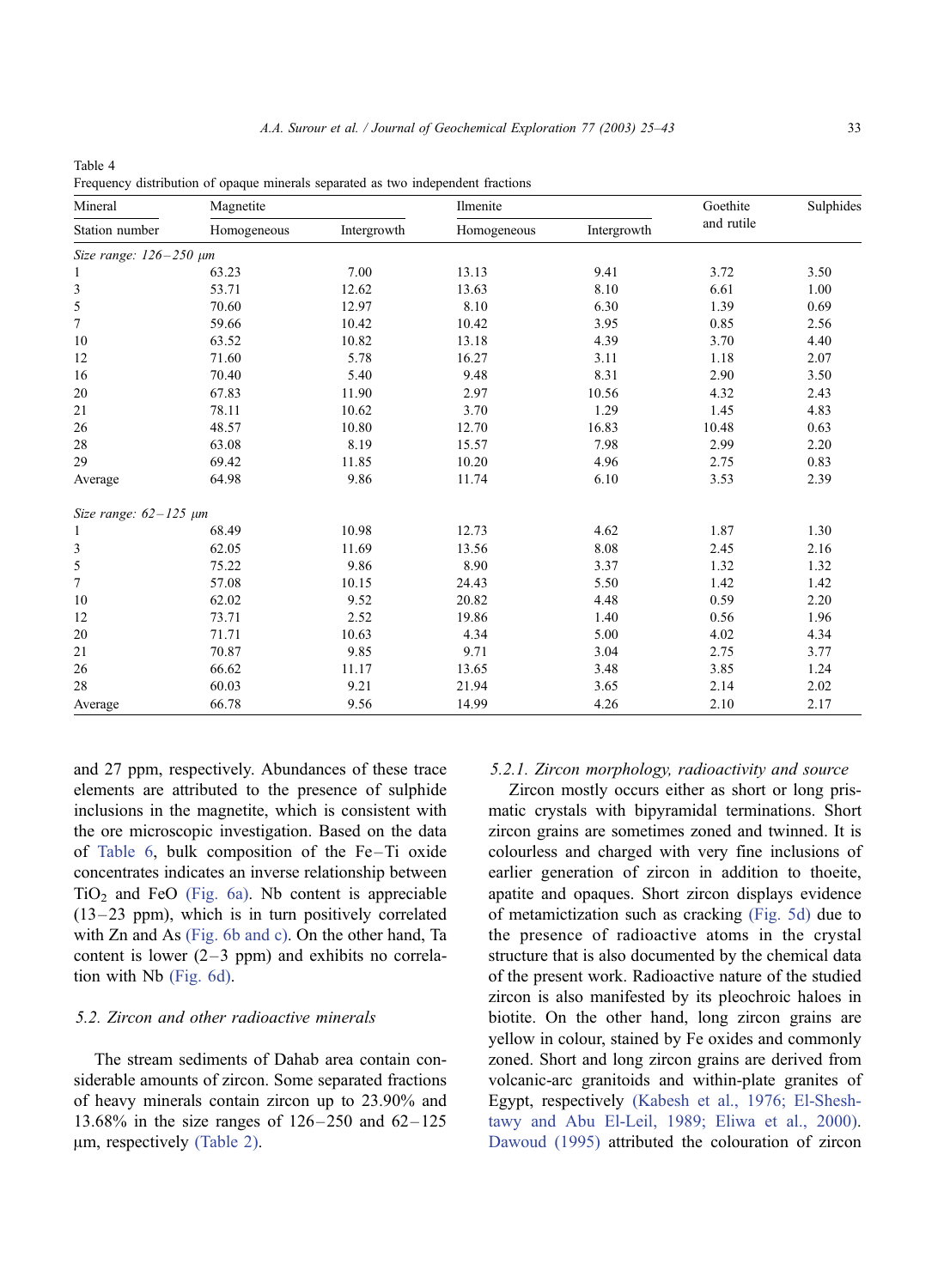<span id="page-9-0"></span>

Fig. 5. BSE images of heavy minerals by the scanning electron microscope: (a) Homogeneous magnetite exhibiting perfect octahedral (111) cleavage. (b) Banded ilmenite (dark)-magnetite (light) exsolution intergrowth. (c) Rounded homogeneous ilmenite showing alteration to rutile hematite (R-H) mixture. (d) Cracking and inclusions in metamict zircon. (e) Thorite (light) inclusions in biotite. (f) Bright monazite grains. (g) La-cerianite (cer) invading and rimming allanite (all). (h) Native silver grain in association with chloritized biotite.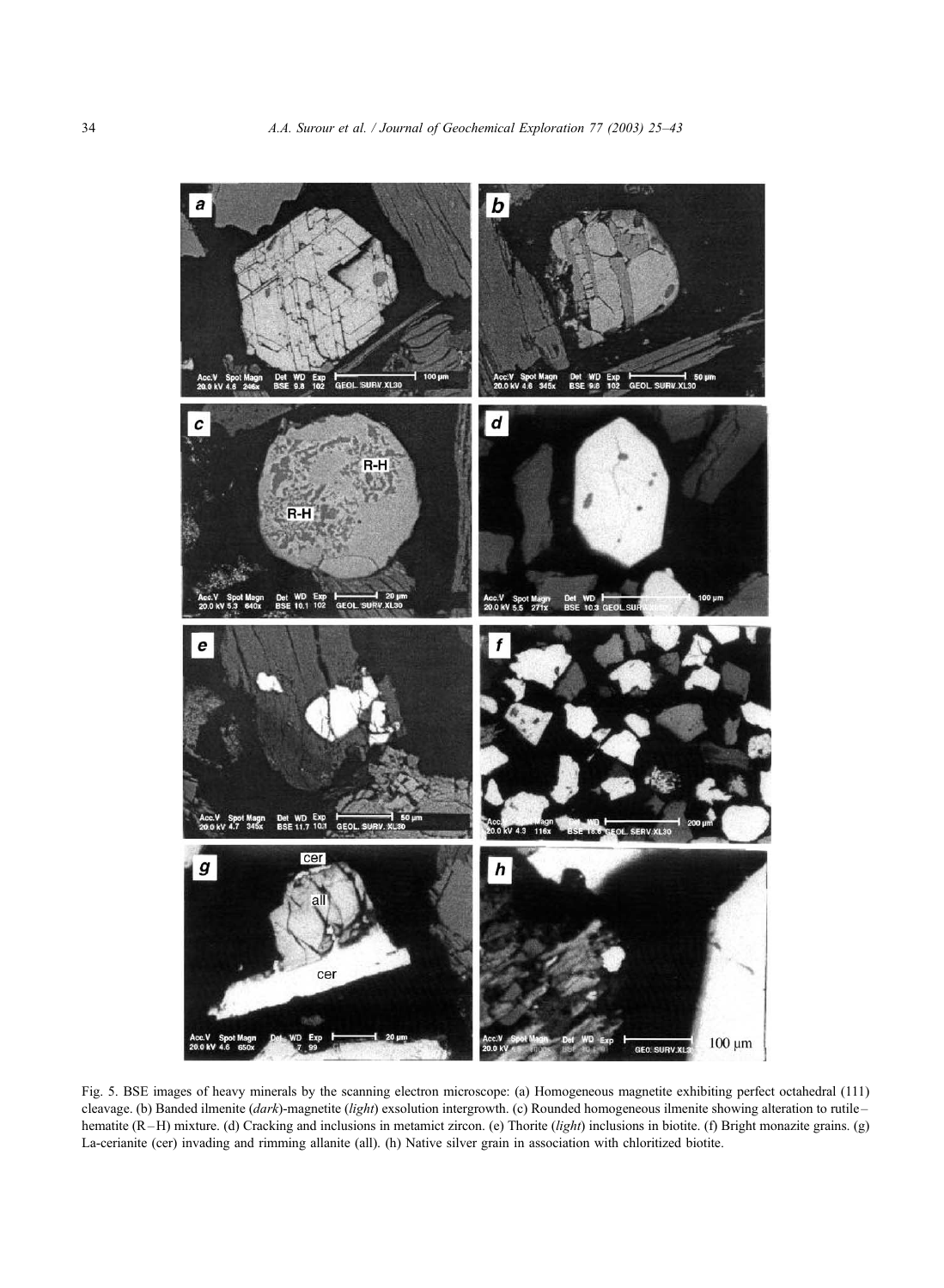<span id="page-10-0"></span>Table 5 Spectral EDX microanalyses of some heavy minerals

| Oxides                         | Ilmenite (wt. $\%$ )    |                          | Oxides                         | Thorite (wt. $\%$ )     |        |  |
|--------------------------------|-------------------------|--------------------------|--------------------------------|-------------------------|--------|--|
|                                | Homogeneous             | Exsolved                 |                                |                         |        |  |
| TiO <sub>2</sub>               | 48.14                   | 50.13                    | SiO <sub>2</sub>               | 9.48                    | 20.87  |  |
| MnO                            | 1.78                    | 10.92                    | $P_2O_5$                       | 7.60                    | 4.48   |  |
| Fe <sub>2</sub> O <sub>3</sub> | 50.08                   | 38.95                    | CaO                            | 2.57                    | 1.73   |  |
| Total                          | 100.00                  | 100.00                   | $V_2O_5$                       | 6.45                    | 0.00   |  |
|                                |                         |                          | Ce <sub>2</sub> O <sub>3</sub> | 4.82                    | 0.00   |  |
|                                |                         |                          | ThO <sub>2</sub>               | 69.07                   | 72.93  |  |
|                                |                         |                          | Total                          | 100.00                  | 100.00 |  |
|                                | REE-bearing minerals    |                          |                                |                         |        |  |
| Element                        | Monazite<br>$(wt. \% )$ | Cerianite<br>$(wt. \% )$ | Oxides                         | Allanite<br>$(wt. \% )$ |        |  |

|       | $(wt. \% )$ | $(wt. \% )$ |                                | $(wt. \% )$ |  |
|-------|-------------|-------------|--------------------------------|-------------|--|
| Ce    | 38.60       | 59.17       | SiO <sub>2</sub>               | 38.02       |  |
| La    | 20.75       | 34.56       | TiO <sub>2</sub>               | 2.99        |  |
| Ca    | 0.75        | 6.27        | $Al_2O_3$                      | 12.20       |  |
| Si    | 1.53        | 0.00        | MgO                            | 1.11        |  |
| P     | 19.42       | 0.00        | CaO                            | 12.96       |  |
| Ag    | 5.45        | 0.00        | Fe <sub>2</sub> O <sub>3</sub> | 17.87       |  |
| Nd    | 11.10       | 0.00        | Ce <sub>2</sub> O <sub>3</sub> | 14.83       |  |
| Sm    | 1.58        | 0.00        | Total                          | 100.00      |  |
| Gd    | 0.81        | 0.00        |                                |             |  |
| Total | 100.00      | 100.00      |                                |             |  |

in the Egyptian granitic rocks to hydrothermal solutions of exotic origin. However, the role of some elements such as Y, Th and U should not be excluded when the question of zircon colouration is taken into consideration.

## 5.2.2. Chemistry of zircon

The chemical composition of the analysed zircon concentrates is given in [Table 7.](#page-11-0) [Fig. 7a](#page-12-0) shows positive correlation between  $HfO<sub>2</sub>$  and  $ZrO<sub>2</sub>$ . The  $HfO<sub>2</sub>/ZrO<sub>2</sub>$  ratio in zircon ranges from 0.009 to 0.015. Hf tends to replace Zr especially along the crystal peripheries during hydrothermal activity [\(Cor](#page-17-0)reia-Neves et al., 1974).  $HfO_2/ZrO_2$  ratio in the range of 0.013 –0.019 is very characteristic of zircon from fresh granites. The  $HfO<sub>2</sub>$  content in the analysed zircon ranges from 0.53 to 0.9 wt.%. The common range of  $HfO<sub>2</sub>$  in most of naturally occurring zircon is  $0.6 - 3.0$  wt.%. Average HfO<sub>2</sub> content of detrital zircon in sandstones amounts to 1.3 wt.% [\(Owens, 1987\).](#page-18-0)

 $ThO<sub>2</sub>$  and  $UO<sub>2</sub>$  are positively correlated [\(Fig. 7b\)](#page-12-0) indicating that the enrichment of radioactive elements in the granitic source was controlled by normal magmatic differentiation. Two discriminative fields

of U-poor and U-rich zircons are shown in [Fig. 7c.](#page-12-0) Two analyses of zircon show high contents of  $ThO<sub>2</sub>$  $(2.24$  and  $2.35$  wt.%). El-Kammar (personal communication) attributes high contents of Th in some Egyptian zircon to the presence of very fine inclusions of uranothorite. On the other hand, [Gindy \(1961\)](#page-17-0) concluded that Th content in zircon is most probably related to the presence of Th in the zircon structure and discarded any correlation with the presence of radioactive inclusions.

Thorite, usually as inclusions in biotite, was also identified in Dahab stream sediments [\(Fig. 5e\).](#page-9-0)  $ThO<sub>2</sub>$ content of thorite reaches up to 72.93 wt.%. It is evident that both Th and Si are partly substituted by V and Ce. Upon such substitution,  $ThO<sub>2</sub>$  decreases to 69.07 wt.%.  $SiO<sub>2</sub>$  is greatly variable from 20.87 to 9.48 wt.% (Table 5).

## 5.3. REE-bearing minerals

It was difficult to identify some very fine minerals using the normal optical microscope. Identification was possible using a scanning electron microscope (SEM) with an EDX microanalyser attachment. In the studied samples of Dahab stream sediments, monazite contains about 70 wt.% rare-earth elements, namely 11.1 wt.% Nd, 38.6 wt.% Ce and 20.75 wt.% La ([Fig.](#page-9-0)

Table 6

Bulk composition of Fe – Ti oxides concentrated from Dahab stream sediments (size range:  $62 - 250 \mu m$ )

| Oxide $wt$ %                   |       | Station number |                |       |                |  |  |  |  |  |  |
|--------------------------------|-------|----------------|----------------|-------|----------------|--|--|--|--|--|--|
|                                |       |                |                |       |                |  |  |  |  |  |  |
|                                | 11    | 12             | 18             | 23    | 29             |  |  |  |  |  |  |
| SiO <sub>2</sub>               | 0.42  | 0.53           | 0.39           | 0.45  | 0.50           |  |  |  |  |  |  |
| TiO <sub>2</sub>               | 40.58 | 39.37          | 38.65          | 38.61 | 39.53          |  |  |  |  |  |  |
| $Al_2O_3$                      | 0.28  | 0.36           | 0.60           | 0.47  | 0.52           |  |  |  |  |  |  |
| Fe <sub>2</sub> O <sub>3</sub> | 14.35 | 15.11          | 15.73          | 15.47 | 14.81          |  |  |  |  |  |  |
| FeO                            | 42.46 | 42.60          | 43.06          | 42.93 | 42.81          |  |  |  |  |  |  |
| MnO                            | 0.55  | 0.48           | 0.61           | 0.67  | 0.59           |  |  |  |  |  |  |
| MgO                            | 0.51  | 0.53           | 0.48           | 0.52  | 0.50           |  |  |  |  |  |  |
| CaO                            | 0.71  | 0.81           | 0.68           | 0.79  | 0.61           |  |  |  |  |  |  |
| Total                          | 99.86 | 99.79          | 100.20         | 99.91 | 99.97          |  |  |  |  |  |  |
| Trace elements (ppm)           |       |                |                |       |                |  |  |  |  |  |  |
| Ta                             | 3     | 2              | 3              | 3     | $\overline{2}$ |  |  |  |  |  |  |
| Nb                             | 15    | 20             | 13             | 18    | 23             |  |  |  |  |  |  |
| Zn                             | 19    | 23             | 25             | 20    | 29             |  |  |  |  |  |  |
| Cu                             | 3     | 5              | $\overline{4}$ | 3     | 2              |  |  |  |  |  |  |
| Pb                             | 20    | 36             | 31             | 29    | 34             |  |  |  |  |  |  |
| As                             | 16    | 22             | 19             | 20    | 27             |  |  |  |  |  |  |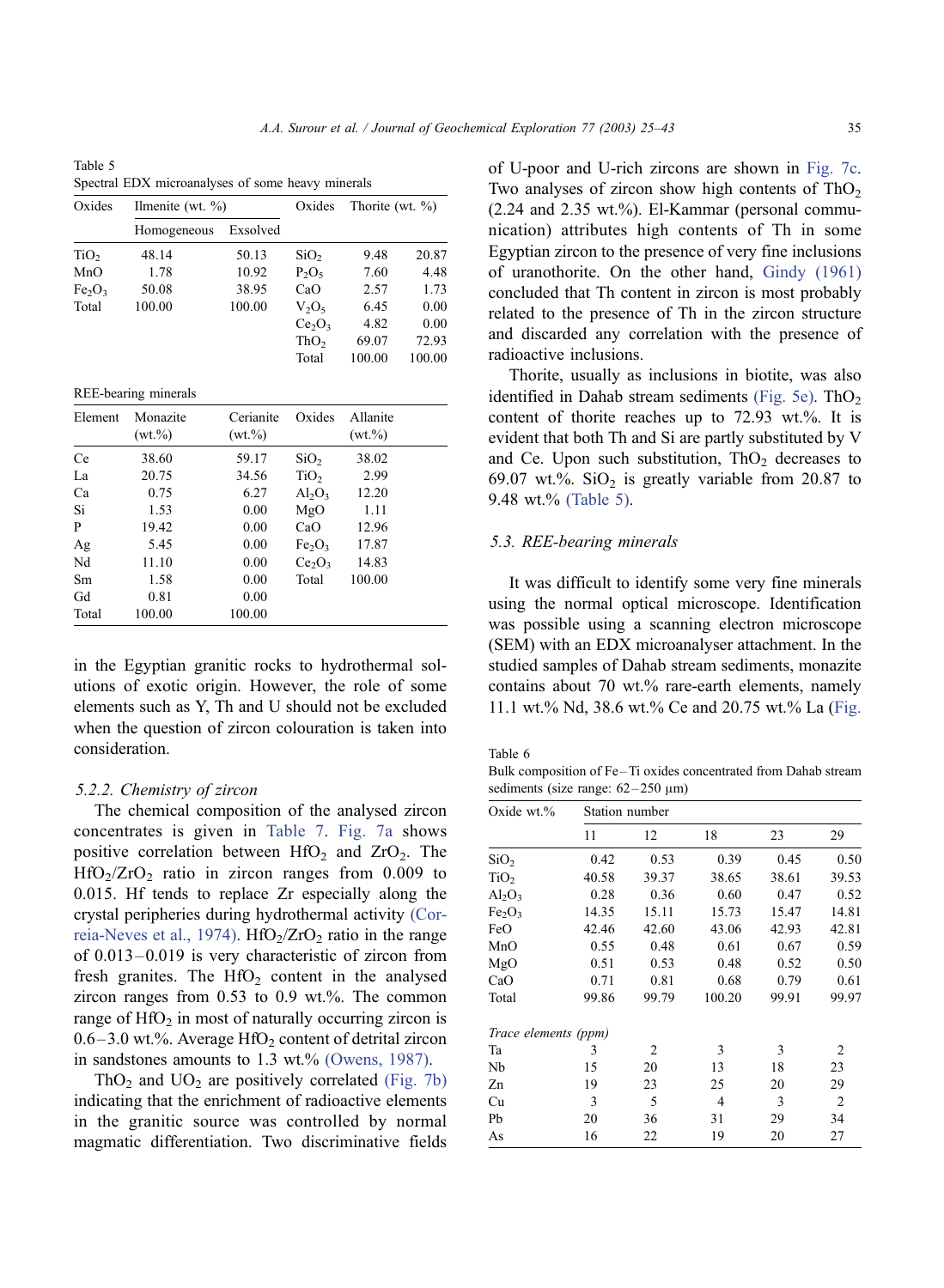<span id="page-11-0"></span>

Fig. 6. Binary geochemical relations of Fe-Ti oxides: (a) Negative correlation between FeO and TiO<sub>2</sub>. (b) Positive correlation between Nb and Zn. (c) Positive correlation between Nb and As. (d) Indefinite correlation between Nb and Ta.

5f and [Table 5\)](#page-10-0). Cerianite (Ce-oxide mineral) is also present where Ce amounts to 57.17 wt.% and contains 34.56 wt.% La ([Fig. 5g](#page-9-0) and [Table 5\)](#page-10-0). Enrichment of cerianite in La classifies it as La-rich variety. Also, the latter figure shows that the recorded La-cerianite invades allanite, i.e. the former postdates the latter. Spectral analysis of allanite revealed that it is free of La but Ce-bearing [\(Table 5\).](#page-10-0)

## 5.4. Precious metals

One of the main targets of the present study is the detection and evaluation of precious metals, especially gold, in the stream sediments of Dahab area.

## 5.4.1. Occurrence and detection of native gold

This section presents special emphasis on gold because several particles of native gold were detected during the early phases of the present work alongside with the microscopic investigation. Gold was checked and analysed by the scanning electron microscope (SEM) with an EDX and the concentration of gold was determined by the technique of fire assay just for preliminary estimation, which of course still needs more detailed studies regarding its economic potentiality and the recommended method of extraction. Based on the microscopic study, there are two modes for gold occurrence in Dahab stream sediments. The first form is represented by free dispersed gold. The

Table 7

Chemical composition of zircon from Dahab stream sediments (size range:  $62-250 \mu m$ )

| Zircon type                    | U-poor |                |       |       |       |       |       |       |       |       |       |       | U-rich |       |       |
|--------------------------------|--------|----------------|-------|-------|-------|-------|-------|-------|-------|-------|-------|-------|--------|-------|-------|
| Oxide wt. $%$                  |        |                |       |       |       |       |       |       |       |       |       |       |        |       |       |
|                                |        | Station number |       |       |       |       |       |       |       |       |       |       |        |       |       |
|                                |        |                | 6     |       | 8     | 9     | 17    | 20    | 21    | 22    | 25    | 27    | 4      | 13    | 24    |
| SiO <sub>2</sub>               | 31.42  | 33.46          | 31.68 | 32.29 | 35.64 | 35.00 | 32.28 | 29.66 | 31.49 | 34.19 | 33.50 | 36.09 | 28.19  | 29.20 | 31.08 |
| ZrO <sub>2</sub>               | 62.51  | 59.83          | 59.51 | 63.75 | 57.31 | 60.53 | 60.81 | 60.39 | 63.49 | 62.05 | 62.65 | 58.92 | 58.21  | 57.17 | 58.11 |
| HfO <sub>2</sub>               | 0.82   | 0.78           | 0.69  | 0.83  | 0.74  | 0.84  | 0.90  | 0.69  | 0.83  | 0.69  | 0.72  | 0.53  | 0.81   | 0.79  | 0.66  |
| Fe <sub>2</sub> O <sub>3</sub> | 1.35   | 2.08           | 3.25  | 0.05  | 1.12  | 1.55  | 1.96  | 3.25  | 0.05  | 0.12  | 0.00  | 1.15  | 3.68   | 3.70  | 2.25  |
| ThO <sub>2</sub>               | 0.01   | 0.03           | 0.05  | 0.08  | 0.02  | 0.03  | 0.08  | 0.07  | 0.10  | 0.10  | 0.19  | 0.01  | 2.35   | 2.24  | 2.10  |
| UO <sub>2</sub>                | 0.04   | 0.05           | 0.15  | 0.09  | 0.04  | 0.04  | 0.11  | 1.19  | 0.88  | 0.10  | 1.19  | 0.05  | 3.68   | 3.67  | 3.05  |
| Total <sup>a</sup>             | 96.15  | 96.23          | 95.33 | 97.09 | 94.87 | 97.99 | 96.14 | 95.25 | 96.84 | 97.25 | 98.25 | 96.75 | 96.96  | 96.77 | 97.25 |

<sup>a</sup> Low total of some analyses is attributed the presence of Fe<sub>2</sub>O<sub>3</sub> and SnO in the range of  $0-3.70$  and  $0.09-3.25$  wt.%, respectively. Traces of REE and rare metals are also present especially Y and Ta up to 700 and 207 ppm, respectively.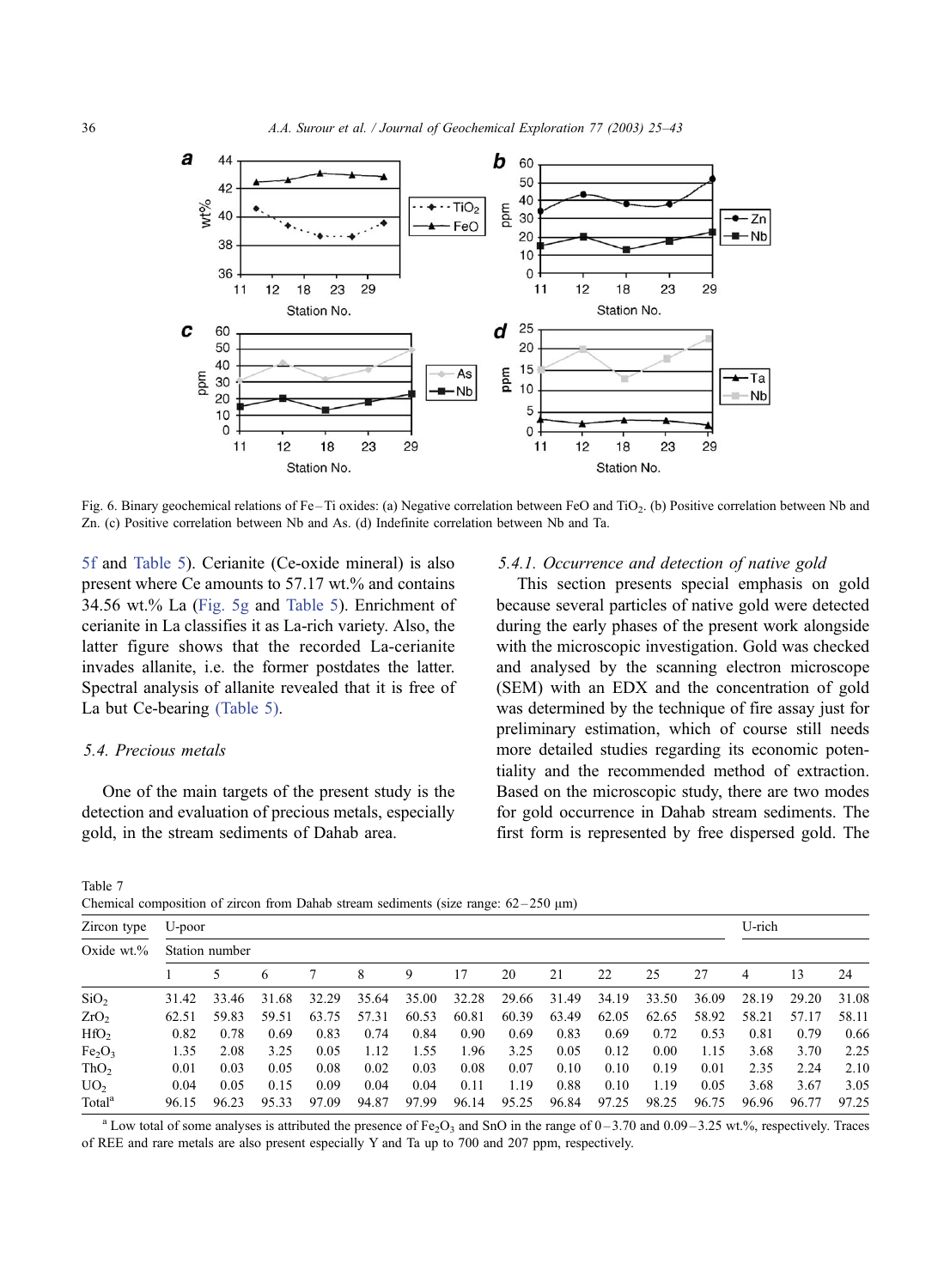<span id="page-12-0"></span>

Fig. 7. Binary geochemical relations of zircon: (a) Positive correlation between ZrO<sub>2</sub> and HfO<sub>2</sub>. (b) Positive correlation between ThO<sub>2</sub> and UO<sub>2</sub>. (c) Discrimination of zircon into U-poor and U-rich varieties.

second mode shows the occurrence of gold as inclusions in some silicates, for example quartz, titanite and amphiboles in addition to magnetite, pseudobrookite and sulphides. Independent gold grains, and possibly invisible gold, often associate sulphide inclusions in magnetite rather than ilmenite.

SEM images suggest that gold is concentrated in the silt fraction  $(40-62 \mu m)$ . Also, extremely fine "dusty" gold  $( \leq 40 \mu m)$  was identified in most stations as free gold. SEM images show that free gold grains still retain some of its cubic faces [\(Fig. 8a\)](#page-13-0) whereas it is skeletal and occurs as leaf-like inclusion in oxyhornblende for instance [\(Fig. 8b\).](#page-13-0) Occurrence of gold in oxyhornblende suggests that it could be possibly derived from unmetamorphosed gabbroic rocks. This type of Ti-rich gabbro occurs as small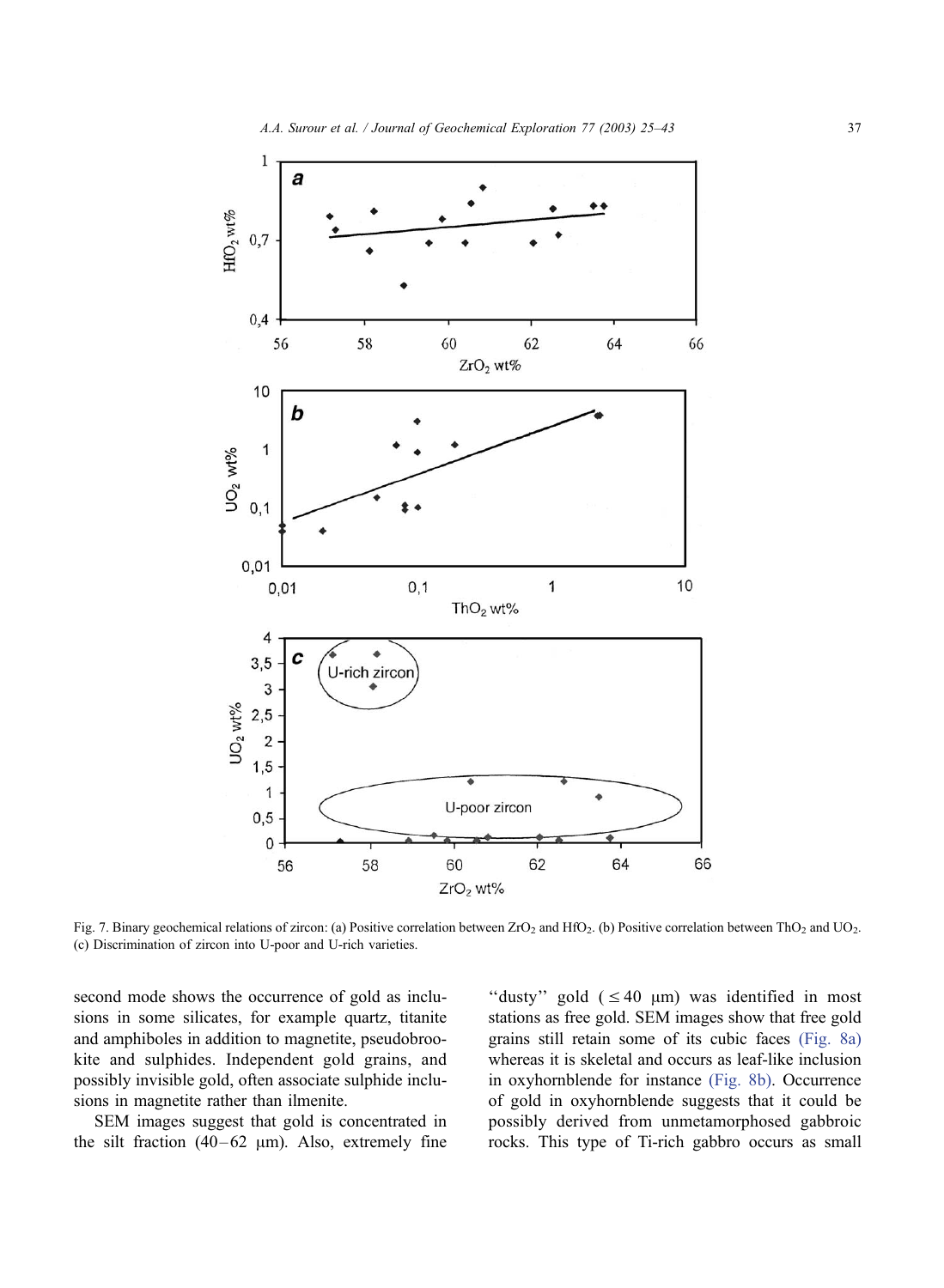<span id="page-13-0"></span>



Fig. 8. Gold in the studied stream sediments: (a) Free gold grain and its EDX spectra. (b) Leaf-like gold inclusion in oxyhornblende.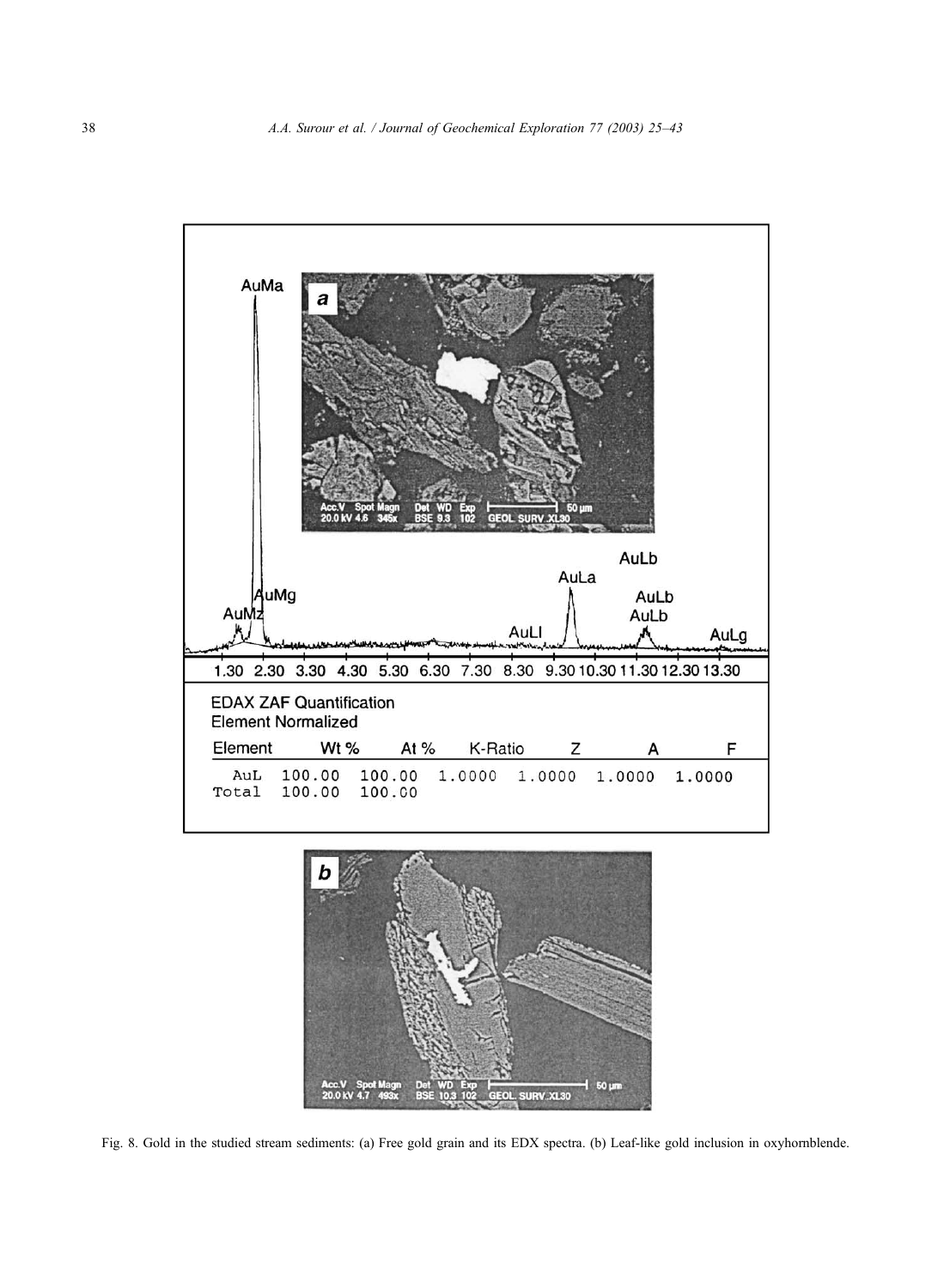Table 8 Background concentration of gold in the Precambrian source rocks at Dahab area

| Rock type                               | Au (ppm)     | Number of<br>analysed samples |
|-----------------------------------------|--------------|-------------------------------|
| Data of the present study               |              |                               |
| Diorite-granodiorite                    | $0.1 - 0.5$  | 3                             |
| Pink granite                            | $0.3 - 0.6$  | 3                             |
| Feirani rhyolite <sup>a</sup>           | $0.3 - 0.5$  | 2                             |
| Data cited in Khaled and Oweiss (1995b) |              |                               |
| <b>Quartz</b> veins                     | $0.3 - 0.6$  | 100                           |
| Alteration zones                        | $0.3 - 16.5$ | 150                           |
| Kid rhyolite sheets <sup>a</sup>        | $0.6 - 0.8$  | unknown                       |

<sup>a</sup> Sulphide-bearing rhyolites.

masses to the north of Dahab area [\(Surour and](#page-18-0) Kabesh, 1997). According to these authors, it is typical nonophiolitic gabbro with clear alkaline tendency.

#### 5.4.2. Gold content

Most workers believe that Sinai is not a province for gold mineralization in Egypt in comparison to the Eastern Desert. Generally, background concentration of gold in the source rocks (the Precambrian basement) is low and no major zones of mineralization in Sinai could be traced. In some local areas, gold occurs as small-tonnage dispersed grains, as well as invisible gold inside the sulphides in the quartz veins along local shear planes at Wadi Kid. Table 8 shows that gold background in the volcanics and granitic rocks never exceeds 0.8 ppm. At Wadi Kid, gold in some altered rocks is exceptionally high, reaching up to 16.5 ppm [\(Khalid and Oweiss, 1995b\).](#page-18-0) These authors also added that formation of ''listwanite'' upon carbonatization of the ultramafic rocks was capable to enrich gold in this altered variety to 0.8 g/t. It appears that gold content in the narrow quartz veins  $(7-25$ -cm wide) is close to that of both volcanics and granitic rocks in the range of  $0.1-0.8$  ppm. So, it is evident that placer gold in the stream sediments is the only potential source of the precious metal in Sinai. Relief and mechanical weathering are the main controlling factors in the development of this type of arid environment placers.

In order to have an accurate estimation of gold concentration in the silt-sized fractions (size  $\leq 40 \mu m$ ) and even up to  $62 \mu m$ ), samples taken from different wadi tributaries at Dahab area were subjected to fire assay measurements. This method is accurate and convenient because the result is based on the actual amount of gold in the sample on basis of metal extraction on the laboratory scale. The obtained data of fire assay (Table 9) show that highest gold content is recorded at Wadi Oabila  $(15.34 \text{ g/t})$ . On the other hand, averages of gold range from 1.3 to 3.01 g/t for the following Wadis: Kid, Um Alaqa, Qenai, Abu Khisheib, Um Shoki and Dahab. From the economic point of view, gold is workable in most of the investigated tributaries because the lowest range value is 1.3 g/t. Extraction of gold attaining such concentrations can encourage investment of mining at Dahab area. Some productive gold prospects of stream sediments containing Au around 1.0 g/t are known from other places worldwide, for example in Saudi Arabia, which is the closest example to Sinai. Mining and extraction of gold from loose sediments containing free gold is inexpensive.

# 5.4.3. Native silver

Similar to gold, microscopic investigation indicates the presence of few silver grains. Also, some bulk ICP-MS analyses for Ag was done. Again, the metal estimation is not accurate by such method where it gives Ag in the range of  $0.22-0.70$  ppb. Irregular subrounded nature of the recorded native silver can be seen in a SEM image [\(Fig. 5h\).](#page-9-0) Amount of silver grains decreases in the gold-rich samples, which is

Table 9

Gold content as determined by fire assay of the silt fraction (<40)  $nm$ )<sup>a</sup>

| <u>,</u>                        |                      |         |  |
|---------------------------------|----------------------|---------|--|
| Locality<br>(name of tributary) | Gold content $(g/t)$ |         |  |
|                                 | Range                | Average |  |
| Wadi Um Misma                   | $0.10 - 0.70$        | 0.40    |  |
| Wadi Dahah                      | $1.40 - 2.60$        | 1.50    |  |
| Wadi Um Shoki                   | $1.26 - 2.40$        | 1.83    |  |
| Wadi Abu Khisheib               | $1.84 - 2.16$        | 2.00    |  |
| Wadi Qenai El-Rayan             | $1.90 - 3.18$        | 2.54    |  |
| Wadi Um Alaqa                   | $1.60 - 4.00$        | 2.80    |  |
| Wadi Madsus                     | $0 - 1.20$           | 0.6     |  |
| Wadi Kid                        | $1.50 - 4.52$        | 3.01    |  |
| Wadi Qabila                     |                      | 15.34   |  |
|                                 |                      |         |  |

<sup>a</sup> Number of analysed samples in all is five except for Wadi Qabila (one sample).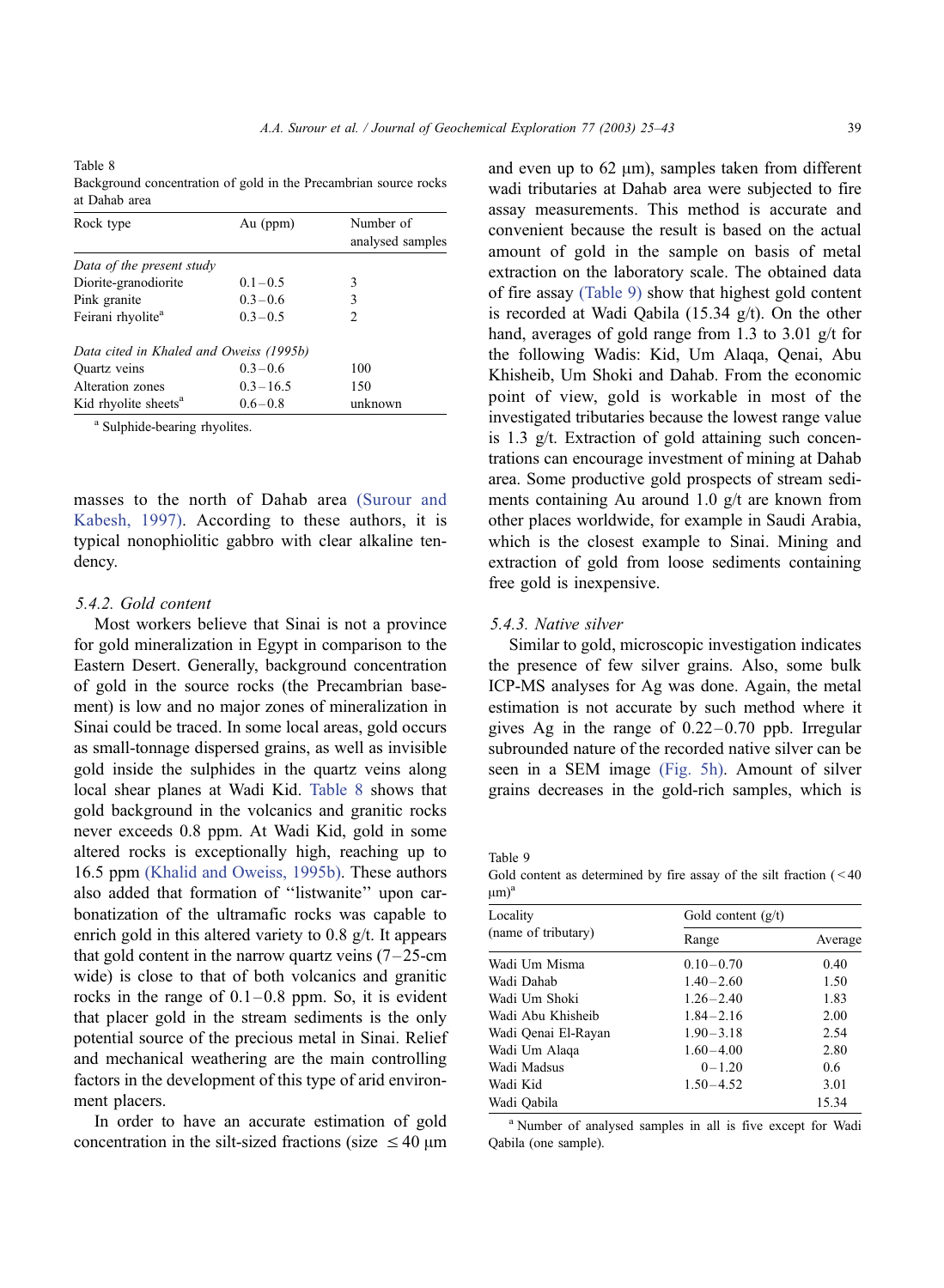attributed to differential transportation and weathering [\(Vavelidis et al., 1997\).](#page-18-0)

## 6. Fe –Ti oxides as indicators of provenance

With respect to their provenance, the textural fabrics of Fe–Ti oxides give useful clues about their source. Usually, the detrital Fe-Ti oxides that are derived from plutonic igneous source display exsolution textures more frequently than those originated from metamorphic rocks [\(Darby and Tasng, 1987;](#page-17-0) Basu and Molinaroli, 1989, 1991). In general, igneous rocks cool faster and quench at higher temperatures than metamorphic rocks. Some samples of Dahab stream sediments contain homogenous magnetite derived from quenched volcanic rocks, being represented by typical skeletal magnetite such as fish-bone, cruciform and star-shaped as previously shown in [Fig.](#page-7-0) 4. Lack of roundness in the majority of homogeneous ilmenite indicates that they are derived from a proximal source. Probable source of this ilmenite is the gabbroic rocks some 100 km away from Dahab town. On the contrary, euhedrality of magnetite and its chemistry suggest that it is derived from the voluminous granitic rocks. [Surour and Kabesh \(1997\)](#page-18-0) discriminated the granitic rocks of north Dahab area at Wadi Risasa on basis of Fe-Ti oxide textures. They (op. cit.) characterized the volcanic-arc granitoids by the presence of exsolved ilmeno-magnetite, hemoilmenite and homogeneous magnetite with sulphide ''nuclei'', while no exsolution fabrics are recorded in the within-plate granites that contain much abundant homogeneous magnetite and ilmenite.

Alteration and replacement of Fe-Ti oxides in Dahab stream sediments comprise pre- and postdepositional textural fabrics. Predepositional textures include normal and heat martitization of magnetite, alteration of both magnetite and ilmenite to titanite especially in grains of metamorphic origin and finally the metamorphic alteration of ilmenite to rutile – hematite. The observed postdepositional textures may also include martitization of magnetite, but they are basically represented by the formation of microcrystalline and colloform goethite-"limonite". There is an agreement that alteration of detrital Fe –Ti oxides takes place through dissolution and degree of alteration is more pervasive for magnetite than for ilmenite [\(Morad and Aldahan, 1986\).](#page-18-0) Alteration process is linked to both cation mobility and conditions of oxidation.

#### 7. Discussion and interpretations

Field and laboratory work of the present study reveals that Dahab stream sediments can be considered as a potential source of gold. Some other minerals such as Fe –Ti oxides, zircon and REE-bearing minerals can be also exploited as by-products. Mineralogical and geochemical studies were carried out on separated heavy mineral fractions in the size range of  $126-260$  and  $62-125$  µm. Magnetite is the predominant Fe–Ti oxide in Dahab stream sediments. Homogenous magnetite often encloses ''nucleus-like'' inclusions of sulphides (mostly pyrite). Several types of ilmeno-magnetite exsolution intergrowths have been recorded. It is evident that  $Mn^{2+}$  is concentrated in exsolved ilmenite lamellae when the original titanomagnetite solid solution is cooled in magmatic conditions. MnO content in ilmenite exsolved in magnetite is much greater than in homogenous ilmenite amounting to 10.92 and 1.78 wt.%, respectively. Two representative samples of Dahab stream sediments were selected in order to evaluate the economic potentiality of the studied sediments in terms of Fe –Ti ore abundance. These samples were collected from Wadi Abu Khisheib and Wadi Um Misma because the values of index figure in both suggest remarkable enrichment of opaque minerals. Weight of investigated raw samples (i.e. prior to any type of separation) is about 6 kg each. Grain size was  $\leq 1$  mm after hand picking of coarse pebbles. Data of mineral recovery of these raw samples show that the studied sediments can yield up to 15.12% magnetic minerals, mostly magnetite. Also, each sample was subjected to isodynamic separation at variable strength of magnetic field. The data presented in [Table 10](#page-16-0) give the details of recovery of magnetic minerals from the studied samples. These samples are considered as technological samples that can also give an approximate estimation of zircon and monazite content, usually  $>10\%$  of the raw materials. Technological samples are the laboratory-scale equivalents to their industrial counterparts.

Zircon displays distinct variation in colour, morphology, chemistry and provenance. It is concluded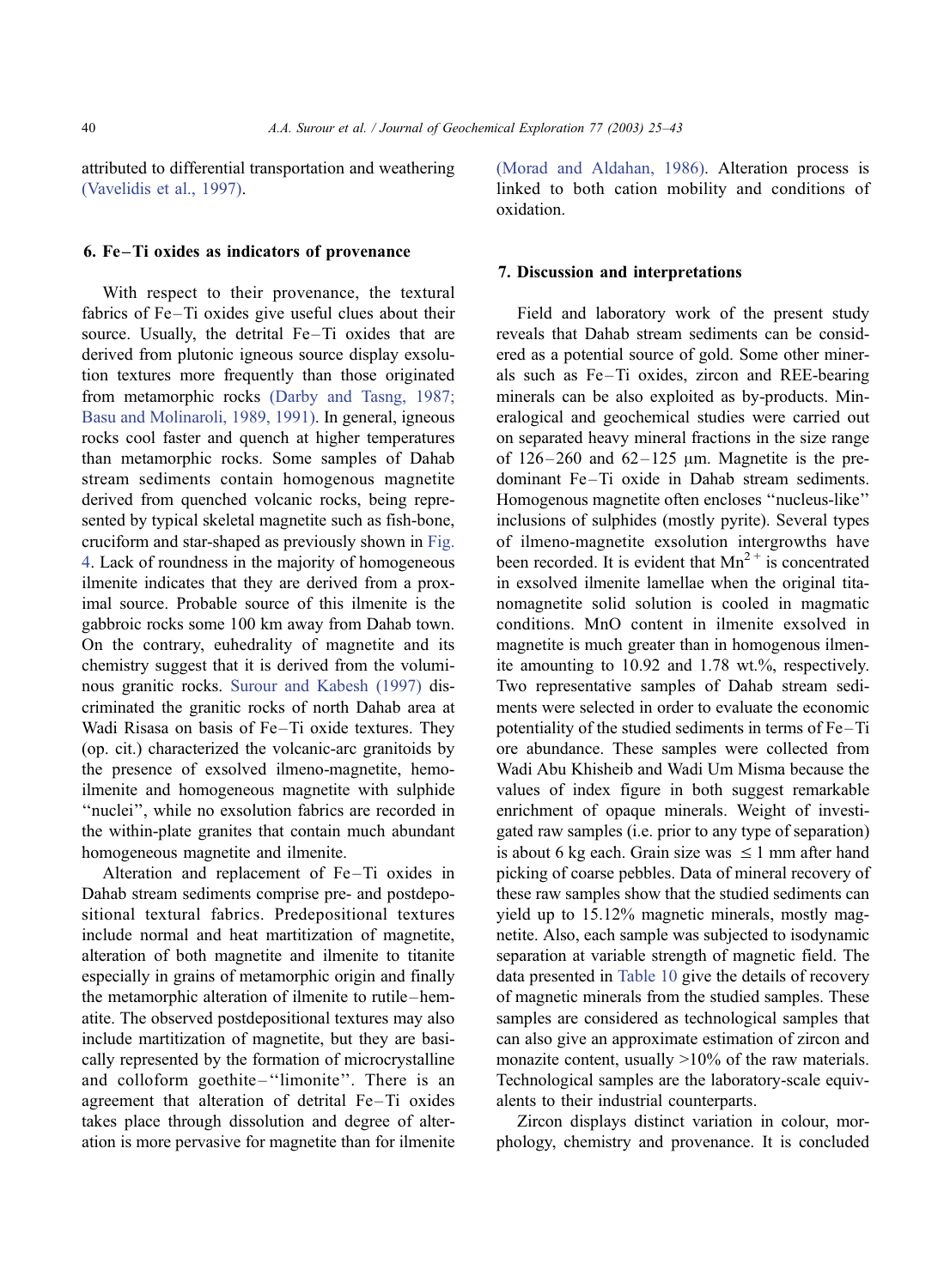<span id="page-16-0"></span>Table 10 Recovery of magnetic minerals from Dahab stream sediments

| Size of fraction: $0.5-1.0$ mm     | Size of fraction: $\leq 0.5$ mm                                       |
|------------------------------------|-----------------------------------------------------------------------|
| sample location: Wadi Abu Khisheib | I. Raw sample of wadi deposits (size $\leq 1.0$ mm); weight: 6.10 kg; |
| Mag. <sup>a</sup> I: 50.6 g        | Mag. $I^b$ : 187.2 g                                                  |
| Mag. II: 70.7 g                    | Mag. $II^b$ : 131.7 g                                                 |
|                                    | Mag. III <sup>b</sup> : 101.1 g                                       |
| Zircon + monazite: 62.7 g          | Zircon + monazite: 76.5 g                                             |
| Total heavy minerals: 184 g        | Total heavy minerals: 496.5 g                                         |
| Total magnetic minerals:           | Total magnetic minerals: 420 g                                        |
| 121.3 g                            |                                                                       |
|                                    | Total amount of magnetic minerals with respect to total heavies:      |
| 79.45%                             |                                                                       |

Total amount of magnetic minerals in the raw sample: 8.87%

|                                                             | II. Raw sample of wadi deposits (size $\leq 1.0$ mm); weight: 6.26 kg; |
|-------------------------------------------------------------|------------------------------------------------------------------------|
| sample location: Wadi Um Misma                              |                                                                        |
| Mag. I: 116.2 g                                             | Mag. I: 260.2 g                                                        |
| Mag. II: 85.9 g                                             | Mag. II: 332.3 g                                                       |
|                                                             | Mag. III: 150.2 g                                                      |
| Total amount of magnetic minerals in the raw sample: 15.12% |                                                                        |

Examples from two distant stream tributaries.<br><sup>a</sup> Mag. refers to total magnetic minerals (99% Fe-Ti oxides, mostly magnetite followed by ilmenite and hematite).

<sup>b</sup> Mag. I, II and III refer to magnetite resulted from isodynamic separation at 500, 1000 and 1400 G, respectively.

that zircon in the studied stream sediments is derived from different granitic sources, namely volcanic-arc granitoids and within-plate granites. It was also possible to discriminate between U-poor and U-rich varieties of zircon containing  $UO<sub>2</sub>$  in the ranges of  $0.04 - 1.19$  and  $3.05 - 3.68$  wt.%, respectively. Radioactivity of U-rich zircon is attributed either to the presence of thorite and uranothorite inclusions or to partial replacement of zirconium by uranium and thorium in its tetragonal lattice. In addition to zircon, Dahab stream sediments contain other radioactive minerals such as thorite that contains traces of both V and Ce. Thorite and REE-bearing minerals (monazite, allanite and La-cerianite) occur in most cases as inclusions in biotite. Confinement of these minerals to biotite indicates their derivation from granitic rocks, granites and pegmatites. Noticeable enrichment of any stream sediments in high field-strength elements (HFSE) especially U, Zr, Th, Hf and REEs is a strong indication of granitic pegmatite source rocks [\(Chan](#page-17-0)drajiath et al., 2001). Pegmatites invading granites are commonly distributed in the Precambrian rocks of Dahab area.

Detailed mineralogy of Dahab stream sediments indicates the presence of precious metals, namely native gold and silver. It seems that topography has its important role in the development of such placers. Narrow gullies and valleys dissecting the uplifted Precambrian basement complex manifest the development and preservation of Dahab placers. [Levson and](#page-18-0) Blyth (2001) reached similar conclusion but on fluvial gold placers in northwest British Columbia. The fire assay data suggest that placer gold in the studied sediments, mostly proximal to the upstream, sometimes reaches 15.34 g/t. The lowest average of gold content in the investigated tributaries amounts to 1.3 g/t. Such values suggest that the metal is workable from the economic point of view since extraction of free native gold from loose sediments is greatly profitable. Search for gold in the downstream outside the area of study (e.g. Khashm El-Fakh coastal fan) will probably yield much more concentrations. [Jennex](#page-18-0) et al. (2000) explained that exhumation of gold in paleoplacers is a function of hydraulic processes that lead to sorting and accumulation of heavy minerals. Construction of motels and hotels at Dahab town made the search for gold in the downstream sediments very difficult. Dahab is considered as the most attractive resort for diving on the Gulf of Aqaba.

No evidence for gold mining in Sinai is found in both geological and archaeological literature although the name Dahab in Arabic means ''gold''. Thus, research into the historical background of gold in Sinai can be an interesting point of future archaeological study especially when it is focused on the Islamic period. Some workers presented data on the exploitation of gold during the Islamic rule in southern Israel at Wadi Tawahin close to Elat resort [\(Gilat](#page-17-0) et al., 1993). On basis of  $^{14}$ C dating of pottery at this site, these authors calibrated an age of 970 AD, which is equivalent to the Early Islamic period. The Arabs might extend their activities for gold mining to Sinai, which of course needs rigid archaeological documentation. Similar to the discovery of gold in Dahab stream sediments by the present authors, [Bogoch et](#page-17-0) al. (1990, 1993) discovered a gold anomaly at Nahal Roded area in southern Israel. In this respect, largescale field and laboratory detailed studies for mineral exploration of placer gold in Sinai is strongly recommended. Basin analysis and statistical data processing of gold in the sediments of wadi terraces and alluvial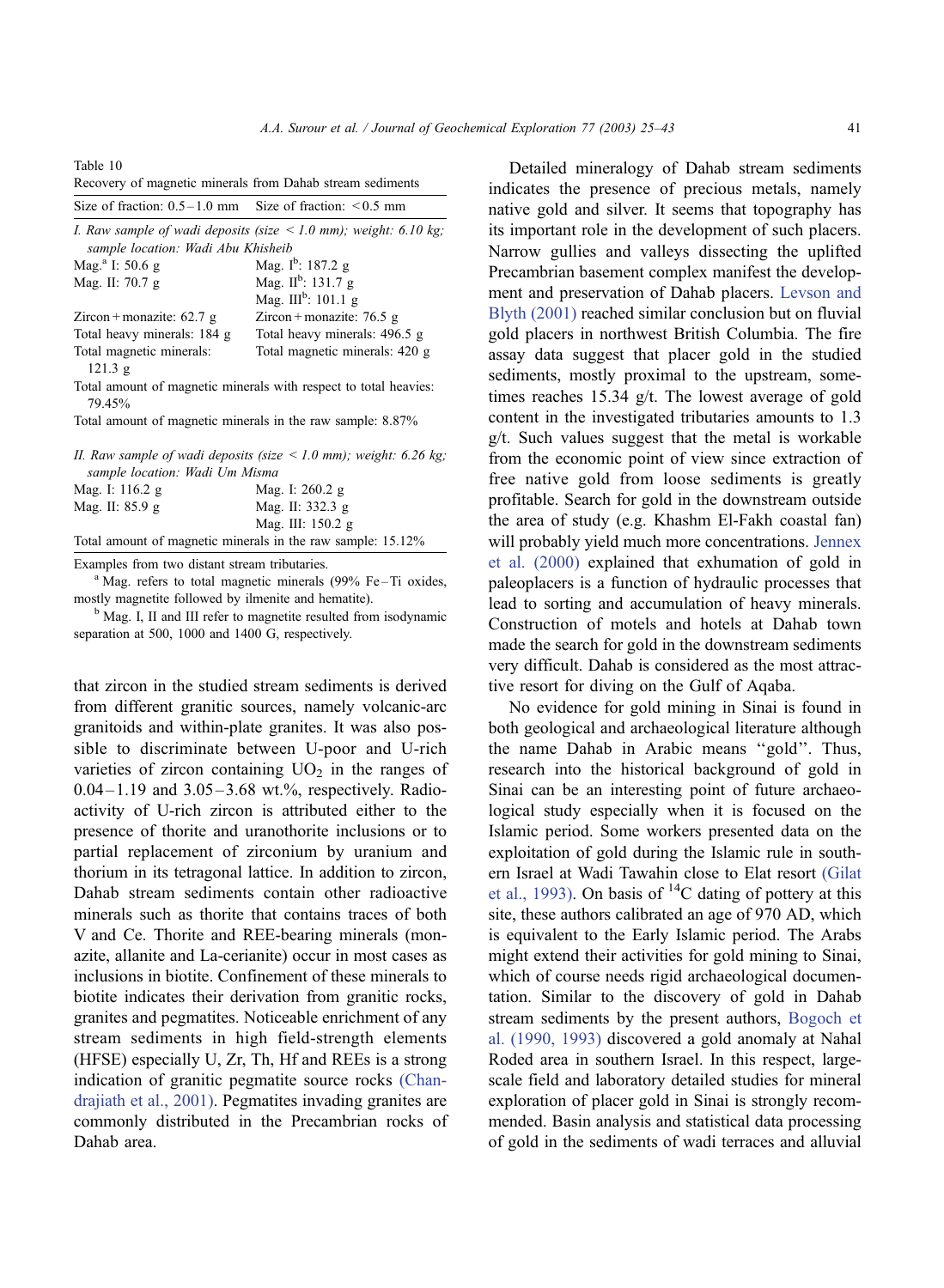<span id="page-17-0"></span>fans should be carried out [\(Petkovic and Babovic,](#page-18-0) 1995) for accurate evaluation of reserves.

# 8. Conclusions

It is evident that type and abundance of heavy minerals in Dahab area can be linked to general source rocks. Textural immaturity of the investigated sediments indicates negligible transportation in this arid environment. Mineralogical aspects and chemistry of Fe –Ti oxides and zircon suggest derivation from both volcanic-arc and within-plate granites. It is also concluded here that dispersion of gold in the placers of arid environments can be of multiple sources. Dispersion pattern of gold is controlled by the metal background concentration in the source rocks, in addition to relief and distance of transportation. Placer gold in this case is concentrated in the silt-sized fraction ( $\leq 40 - 63$  µm) by winnowing of fine sediments. It is recommended that exploration of gold in arid regions must be directed essentially to the siltsized fraction. In few cases, coarse gold  $\geq 63$  µm is derived from the mechanical weathering of pegmatites.

### Acknowledgements

The authors are greatly indebted to Dr. D. Craw and other anonymous reviewers for their constructive comments and improvement of the manuscript. The authors are grateful to Mr. Abdel Monem Hussein for carrying out the fire assay analysis of gold, and to Prof. Emil Makovicky (Copenhagen University, Denmark) for his comments and improving the language.

#### References

- Abdel Khalek, M.L., Abdel Maksoud, M.A., Abdel Tawab, M.A., El-Bedawi, M.A., 1995. An ophiolite mélange complex south of Dahab, Sinai, Egypt. Ann. Geol. Surv. Egypt 20, 1 – 18.
- Basu, A., Molinaroli, E., 1989. Provenance characteristics of detrital opaque Fe – Ti oxide minerals. J. Sediment. Petrol. 59, 922 – 934.
- Basu, A., Molinaroli, E., 1991. Reliability and application of detrital opaque Fe-Ti oxide minerals in provenance determination. In: Morton, A.C., Todd, S.P., Haughton, P.D.W. (Eds.),

Developments in Sedimentary Provenance Studies. British Geol. Surv., Keyworth, U.K., Geol. Soc. Special Publ., vol. 57, pp.  $55 - 65$ .

- Beyth, M., Hrunhagen, H., Zilberfarb, A., 1978. An ultramafic rock in the Precambrian of eastern Sinai. Geol. Mag. 115, 373 – 378.
- Bogoch, R., Beyth, M., Shirav, M., Halicz, L., 1990. Geochemistry of ephemeral stream sediments in the Precambrian terrain of southern Israel. Israel Geol. Surv. (Report GSI/35/90, 97 pp.).
- Bogoch, R., Shirav, M., Beyth, M., Halicz, L., 1993. Geochemistry of epehemeral stream sediments in the Precambrian mountainous arid terrain of southern Israel. J. Geochem. Explor. 46, 349 – 364.
- Chandrajiath, R., Dissanayake, C.B., Tobschall, H.J., 2001. Enrichment of high field strength elements in stream sediments of a granulite terrain in Sri Lanka—evidence for a mineralized belt. Chem. Geol. 175, 259 – 271.
- Correia-Neves, J.M., Lopes-Nunes, J.E., Sahama, T.G., 1974. High hafnium member of the zircon-hafnon series from the granite pegmatites of Zambezia, Mozambique. Contrib. Mineral. Petrol.  $48, 73 - 80.$
- Darby, D.A., Tasng, Y.W., 1987. Variation in ilmenite composition within and among drainage basins: implications for provenance. J. Sediment. Petrol. 57, 831 – 838.
- Dawoud, M., 1995. Petrography, geochemistry and tectonic environment of the granitic rocks of Gabal Abu El Hassan-Gabal Abu Samuk, North Eastern Desert, Egypt. PhD Thesis. Fac. Sci., Menoufia Univ. Egypt.
- El-Gaby, S., List, F.K., Tehrani, R., 1987. Geology, evolution and metallogenesis of the Pan-African belt in Egypt. In: El-Gaby, S., Greiling, O. (Eds.), The Pan-African of Northeast Africa and Adjacent Areas. Fieder. Vieweg und Sohn, Braunschweig-Wiesbaden, Germany, pp.  $17-68$ .
- Eliwa, H.A., Dawoud, M., Negendank, J.F.W., 2000. Morphological investigations, internal structures and microprobe analyses of zircons from Wadi Hawashiya granitoids, North Eastern Desert, Egypt. Final. Proc. 5th Int. Conf. Geol. Arab World (GAW5), Cairo Univ., Egypt, pp. 112 – 134.
- El-Metwally, A.A., El-Aassy, I.E., Essawy, M.A., El-Mowafy, A.A., 1999. Petrological, structural and geochemical studies on the basement rocks of Gabal Um Zariq-Wadi Kid area, southeastern Sinai, Egypt. Egypt. J. Geol. 43 (1), 147 – 180.
- El-Sheshtawy, Y.A., Abu El-Leil, I., 1989. Significance of zircon as a guide to the classification and genesis of some Egyptian granitic rocks. Mansoura Sci. Bull. 16, 371 – 391.
- El-Sheshtawy, Y.A., Aly, M.M., Ahmed, A.M., 1988. Geochemistry and tectonic environments of the granite – pegmatite dykes around Wadi El-Markh area, Sinai, Egypt. Mansoura Sci. Bull. 15 (2), 205 – 226.
- Folk, R.L., Ward, W.C., 1957. Brazos river bar: a study in the significance of grain size parameters. J. Sediment. Petrol. 27,  $3 - 26$ .
- Gilat, A., Shirav, M., Bogoch, R., Halicz, L., Avner, U., Nahlieli, D., 1993. Significance of gold exploitation in the Early Islamic period, Israel. J. Archaeol. Sci. 20, 429 – 437.
- Gindy, A.R., 1961. On the radioactivity and origin of the manganese –iron deposits of west central Sinai, Egypt. Bull. Acad. Sci. Egypt, 71 – 86.
- Herail, G., Lagos, J., Vivallo, W., 1999. Gold despersion in Andean